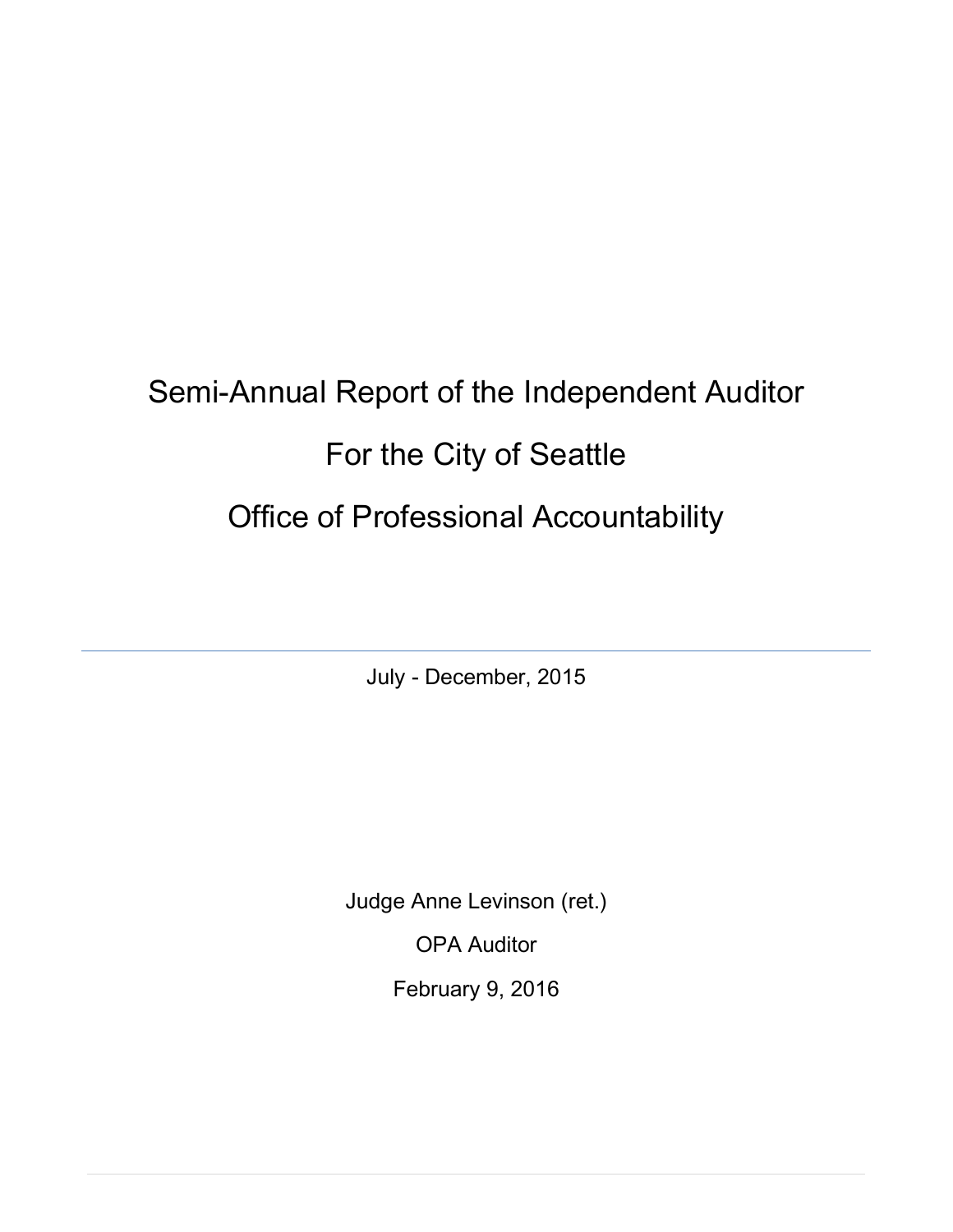# **Introduction**

This is the Semi-Annual Report of the independent civilian Auditor for Seattle's Office of Professional Accountability (OPA), the agency responsible for handling misconduct complaints involving Seattle Police Department (SPD) employees. OPA is housed within SPD. Its Director is a civilian. To further enhance public trust and confidence in OPA's independence, since OPA's creation the City of Seattle has also contracted with an individual who does not work for either SPD or OPA, who has judicial or legal expertise, to provide independent, outside review of OPA internal investigations and complaint-handling. The City's refers to this outside reviewer as "the OPA Auditor". The OPA Auditor reviews all misconduct complaints, investigations and alternative resolutions as they move through the system and issues a public report twice per year<sup>1</sup>. This report covers the period from July through December, 2015.

Per City ordinance, OPA Auditor reports are not for the purpose of providing a statistical overview (those reports are issued by the OPA Director) but instead are to summarize the number of complaints the Auditor reviewed in that reporting period and any concerns as to how they were classified<sup>2</sup>; the number of investigations reviewed, and any for which additional investigatory work was requested; issues or trends noted as a result of reviews; recommendations for changes to SPD or OPA training, policy or practice; and the results of any special audits conducted.

# **Complaints Reviewed**

 $\overline{a}$ 

During this reporting period, there were 931 complaints and inquiries made to OPA submitted for my review. The Auditor is provided in real-time OPA's preliminary determinations as to how each contact is to be classified, which employees are to be named and what allegations are to be included. The Auditor's role is to help ensure that complaints are classified at the appropriate level, that each allegation suggested by the evidence available at that point is included, and that

<sup>&</sup>lt;sup>1</sup> See: "Auditor Publications" at<http://www.seattle.gov/opa/opa-reports> for all previous reports.

 $2$  Classification refers to the determination as to whether the contact is simply a request for assistance, which, after the assistance is provided, is recorded as a "Contact Log"; is a complaint involving minor misconduct or performance issues that are best referred to the employee's supervisor to address, classified as a "Supervisor Action"; or is a complaint involving possible misconduct that should be classified for investigation. This is the point at which a referral for mediation can be made as well.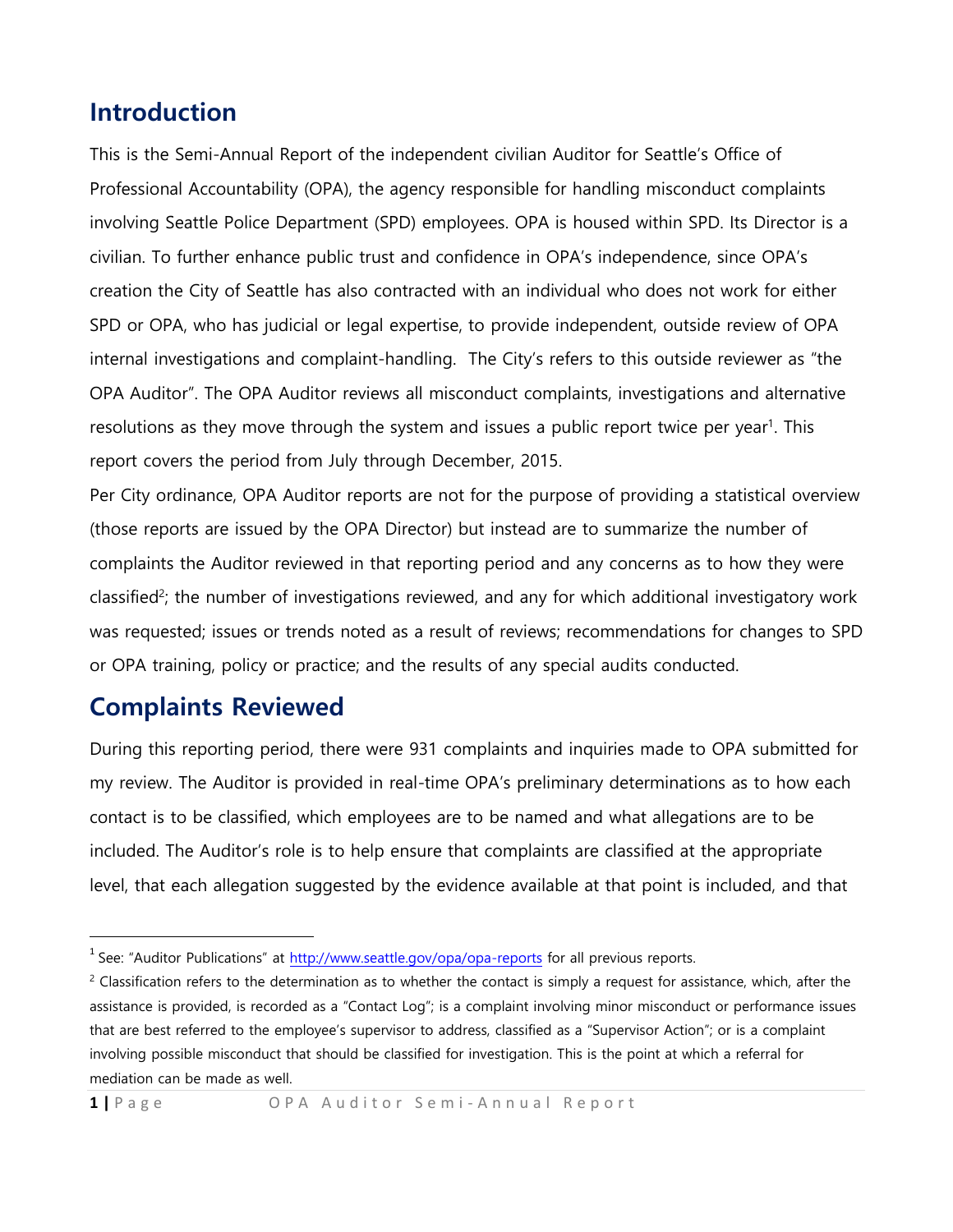each employee who may have in some way violated policy is named. The Auditor also assesses whether the way in which the preliminary intake investigation was conducted is comprehensive, fair and otherwise in accordance with the requirements of the OPA Manual. The OPA Auditor's role in this part of the process is advisory, with the OPA Director retaining the final decision as to classification and referral for mediation.

In the period covered by this report, of the 931 contacts, 502 were complaints, of which 153 were classified for Investigations and 349 were classified for Supervisor Action (SA). The remaining 429 were inquiries recorded as Contact Logs. As with the last reporting period, during this reporting period there was a noticeable increase in the number of referrals from supervisors in SPD, which continues to be a positive indicator of a stronger commitment by SPD to accountability. I recommended additional allegations in only four cases. The allegations were failure to call a supervisor to the scene for a report of bias; not clearly and reliably reporting and thoroughly documenting use of force; using position or authority for personal gain; and possession of controlled substances.

Fifty-three (53) classifications in this reporting period were changed, but nearly all of these were internal referrals for training or In-Car Video violations where additional information gathered at intake provided enough information to prove that a violation had not occurred. (e.g., an employee was on sick leave during the period when the required training was offered.)

In one case recommended as a Contact Log that I thought should be classified for Investigation, the complainant had alleged that she had been told by others in the neighborhood that an officer had stopped a young male of color for no reason, directing him to get on his knees or "I will take the dogs out". The case had been referred from the Precinct. The complainant said a witness or witnesses had seen the interaction and spoken with the officer. Based on the preliminary intake it did not appear that the Precinct had asked the mother or the complainant who the witnesses were or attempted to contact them prior to referring the complaint to OPA. OPA started by trying to reach the subject's mother, who did not respond to OPA's requests for contact. OPA was also unable to find any documentation of the stop. For those reasons, they did not believe they had sufficient information to begin an investigation. I asked them to re-contact the complainant to find out if she knew how to reach the witnesses or could encourage the mother or subject to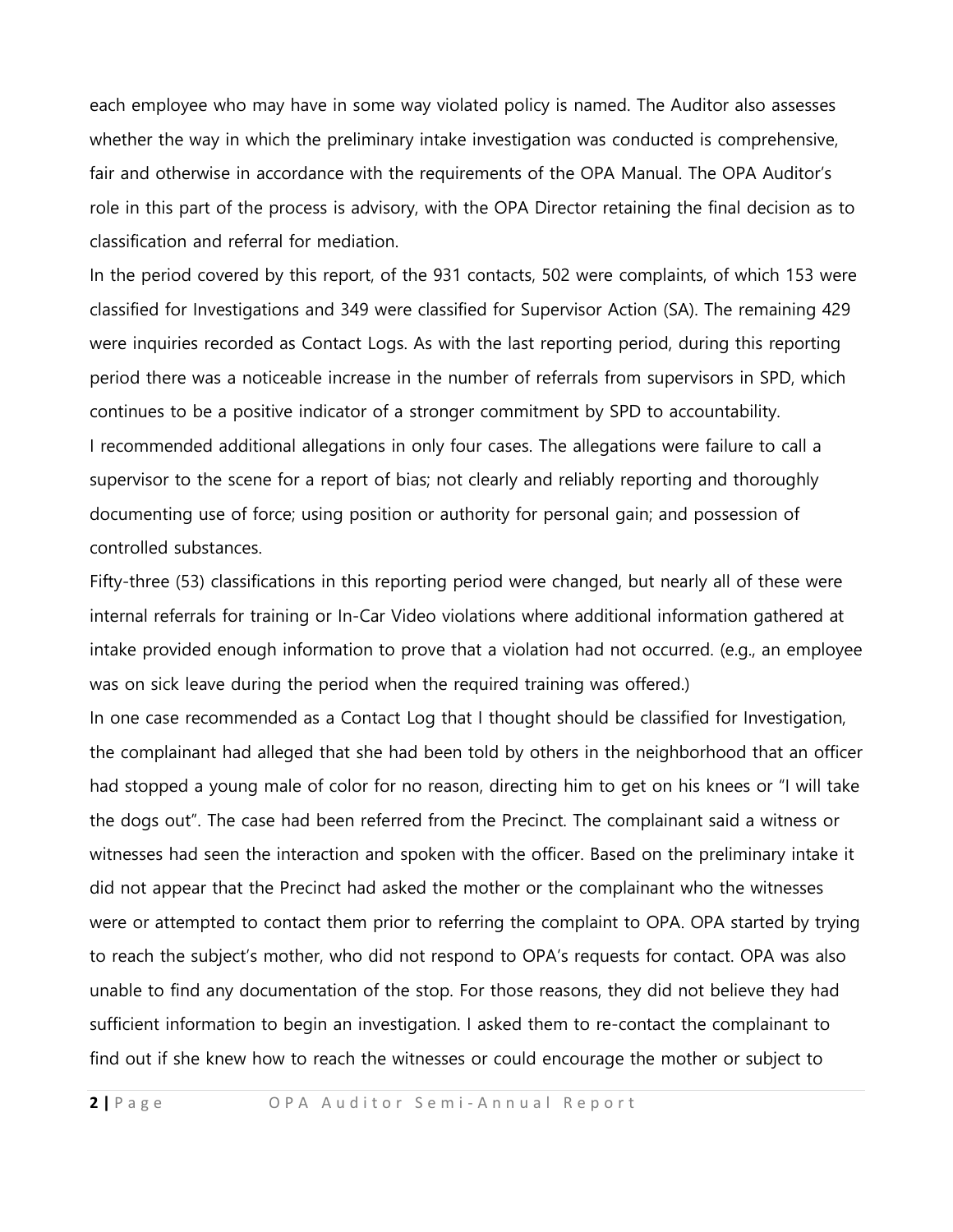contact OPA. I also asked them to consider adding an allegation of failure to have a materially accurate report, since it turned out that this interaction was part of a search related to another incident, but based on the evidence gathered, did not appear to have been documented (nor reported as a Terry Stop). OPA followed up and was able to gather additional information so that the complaint could be investigated.

In a case that OPA classified for Supervisor Action that I felt should have been classified for Investigation, the incident involved a response by several officers to a 911 call from a witness who had observed a young woman needing help in his neighborhood. The responding officers observed her to be in crisis and called for the medics to evaluate her. I had several concerns, including that it did not appear that the officers took appropriate action given the condition and age of the victim and what the witness who had called 911 told one of the responding officers at the scene. The officers did not recognize signs of possible assault or take steps to find the suspect. (It appeared from the video that she had told the witness she had been robbed and molested.) The referral from the chain was focused on different issues, and supervisors had not addressed patrol responsibilities to investigate. The case had not been referred to OPA or classified in a timely manner, which meant that the contractual deadline for an investigation could not be met. OPA did make the SA much more comprehensive, and directed that the supervisors watch the video in its entirety, go over policy with all employees who responded to the call and document the incident in the Performance Appraisal System.

Only one complaint was successfully mediated during this period. As I have noted in prior reports, since 2013 very few complaints have been mediated. Mediation can be a more effective resolution for a variety of complaints (both for the complainant and the employee) and can help with timeliness of other investigations because more cases are not added to the caseload. The Director and the Auditor both review all SAs that are returned from the line to make sure the actions requested by OPA were taken, such as reviewing the information gathered by OPA about the incident, coaching the employee, talking with the complainant, and documenting it in the Performance Appraisal System. Three hundred thirty-one (331) were completed during the second half of 2015<sup>3</sup>. As noted in prior reports, OPA needs a tighter case management system to ensure

<sup>&</sup>lt;sup>3</sup> Approximately 60 of these were for employees not completing their required on-line training on time.

**<sup>3</sup>** | Page OPA Auditor Semi-Annual Report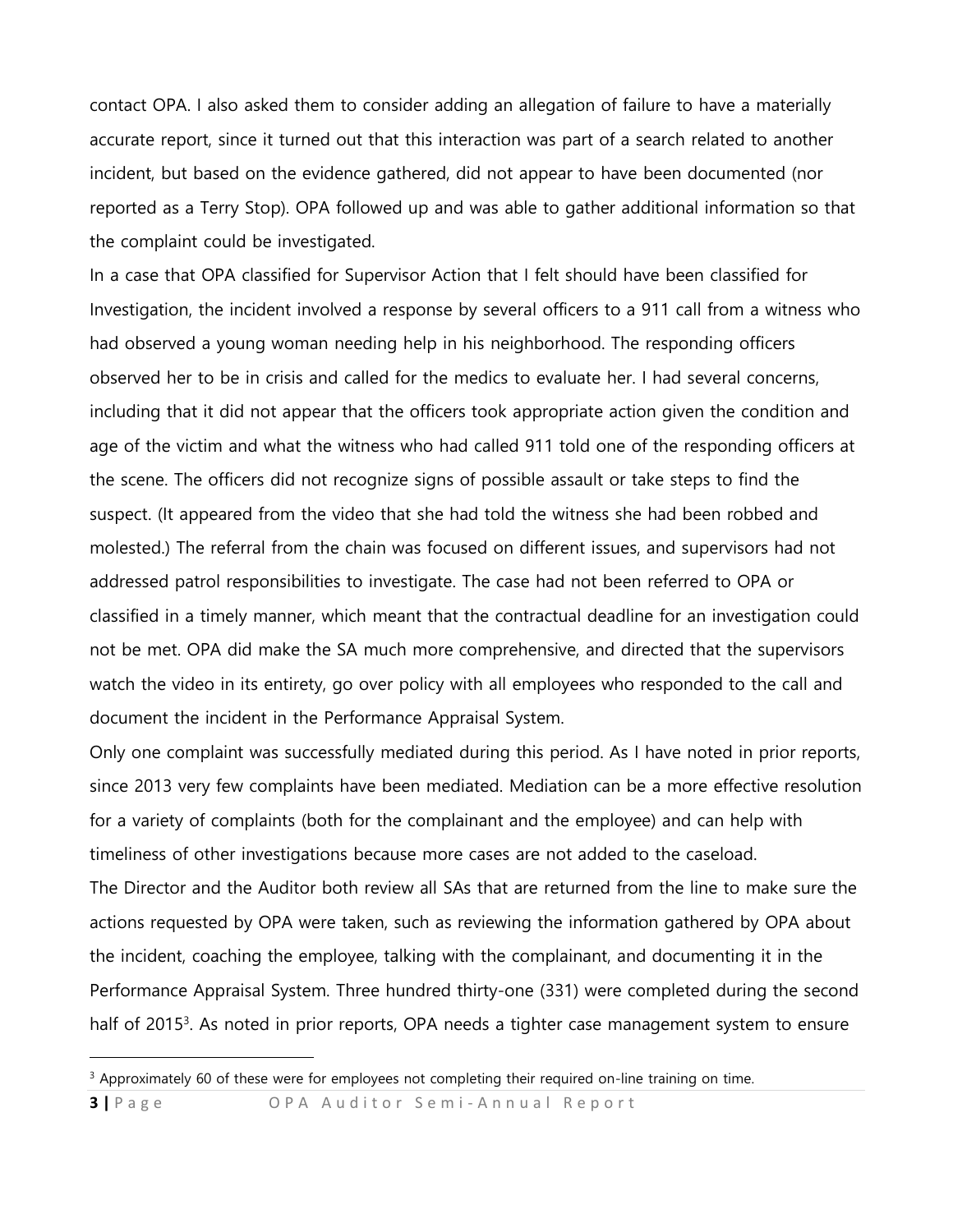that supervisors receive the case in a timely manner from OPA and that the follow-up from supervisors is responsive. Several SAs during this period were months overdue. (OPA will be reporting on the SA statistics in its next report.) Pursuant to the Department's Bias-Free Policing policy, the Director and I also each reviewed 70 reports of possible bias handled by the supervisory chain, to determine if further action by OPA was warranted. Lastly, as mandated by ordinance, I also conducted a quarterly review of the status of complaints that OPA was monitoring involving possible criminal prosecution.

# **Policy, Procedure and Systemic Recommendations**

Based on review of complaints and investigations in this reporting period, the following are three recommendations for improving SPD or OPA policies.<sup>4</sup>

**1. Policies 15.180 (Primary Investigations) and 8.400 (Use of Force Reporting and Investigation) should be further clarified to ensure for all incidents resulting in law enforcement action there is comprehensive documentation, as well as collection of evidence available contemporaneously at the scene.** Through the Consent Decree process, SPD has significantly strengthened its use of force documentation, reporting and review processes. Additionally, SPD has implemented an OPA Auditor recommendation to require that all general offense reports be complete, thorough and accurate. There still appears to be some degree of ambiguity, however, as to the obligation of officers at the scene, and of the sergeants who review their actions and reports, regarding responsibility for collection and/or documentation of evidence for those types of primary investigations not specifically detailed in the SPD Manual and those involving Type I use of force. For these less serious uses of force, the policy is clear that fewer steps are required regarding the force, but there should still be concomitant responsibilities to

**4** | Page OPA Auditor Semi-Annual Report

<sup>4</sup> Policy, management and training recommendations from previous reports that are still not fully implemented by SPD or OPA are not repeated in this report unless they were recommended for inclusion in the City's collective bargaining agenda or for adoption by ordinance and thus related to the Federal Court discussion outlined below. As noted in that section, one of the weaknesses in Seattle's system is there is not a clearly defined role and authority for the civilian oversight system to ensure timely and substantive implementation of recommendations to improve policy, training, procedures or systems. As the recommendation to provide that clear authority remains pending, the Community Police Commission has offered to assign staff to track recommendations and report out on the status of their implementation.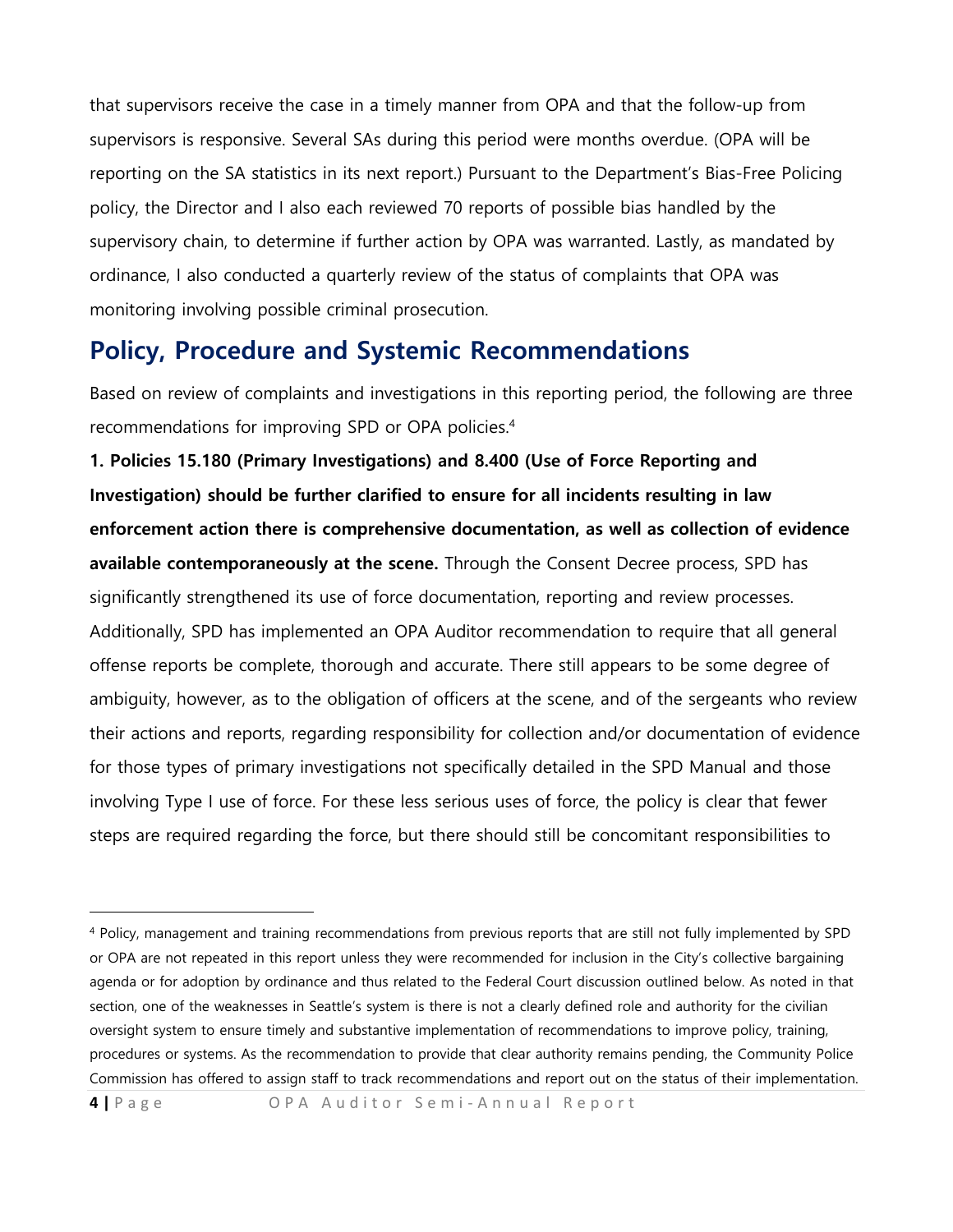document and contemporaneously collect evidence such as audio witness statements, premises video or other material information relevant to the incident, as there should be for all incidents.

For example, when officers respond to a reported trespassing or obstructing incident, policy should be clear regarding who has the responsibility to obtain any nearby video that may have captured the incident or identify non-officer witnesses and take their statements. Policy should also be clear whether a supervisor then has the responsibility to ensure this type of preliminary investigation work was done. Also, in the policy regarding reporting use of force, it should be clear that the responsibility to clearly and reliably report and thoroughly document is not just in regard to the force used, but to the totality of the incident. In other words, the responsibility applies to any associated report, citation or other documentation, not just the use of force report.

**2**. **Policy should require that whoever writes any type of report or statement must articulate whether anything described in it is based on what he or she has been told by another officer, rather than on personal knowledge or direct observation.** While officers are entitled by law to rely upon information supplied by fellow officers when making an arrest or taking other enforcement action, it would enhance the reliability and trustworthiness of documentation if those writing reports noted whenever the information they are providing is not based on personal knowledge or observation. Similarly, when supervisors are documenting the screening of an arrest, a use of force, a report of bias, or any other type of incident, they should note the basis for what they are describing as having occurred (i.e., was their statement describing what occurred based on what officers wrote or said had occurred or based on personal knowledge from being at the scene or based on reviewing the In-Car Video). This would also help prosecutors, defense attorneys and supervisors who later review and rely on the reports.

**3. OPA and the Department should modify the directive that prohibits named employees from disclosing to others that a misconduct complaint has been filed, to clarify what kind of communication is impermissible and by whom. <sup>5</sup>** When an employee receives notice of a complaint, it states, "This notification and the contents herein are CONFIDENTIAL. Under the authority of the Chief of Police, you are ordered not to discuss this complaint with anyone other than your Bargaining Unit representative or attorney until the conclusion of this investigation."

 $\overline{a}$ 

**5** | Page OPA Auditor Semi-Annual Report

<sup>&</sup>lt;sup>5</sup> The OPA and SPD Manuals will also need to be changed to reflect this.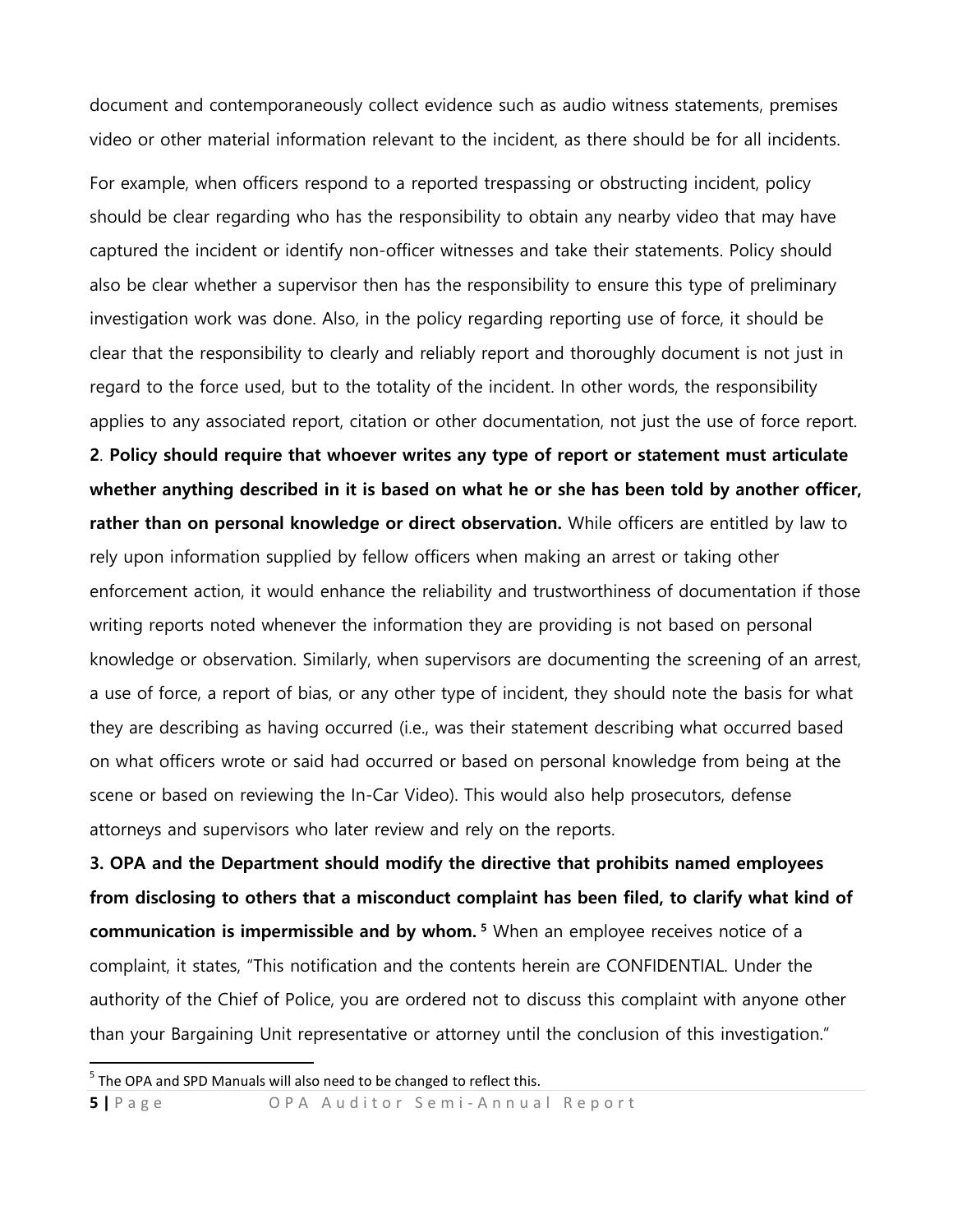The purpose of this admonition is to ensure that employees do not inappropriately influence an investigation by discussing the case with those who may be witnesses, by receiving any sort of coaching, by taking any action that might be viewed as coercive, or in any other way interfering with that investigation or another investigation.

There may be instances, however, where an employee needs to gather particular information to prepare for his or her interview, for which a specific allowance should be made. Further, the directive not to communicate is not issued to the bargaining unit or the employee's captain, who also receive a copy of the complaint, or the employee's private attorney. Inappropriate communication by any of them could also result in the types of actions or communications the employee prohibition was designed to eliminate. Lastly, there is a separate directive at the end of each OPA interview to employees being interviewed either as a witness or a named employee, that the contents of the interview not be disclosed until the completion of the investigation. As with the first instance, the bargaining unit representative present and private counsel (if one is participating) is not subject to the same prohibition.

#### **The Consent Decree Process and the Accountability System**

 $\overline{a}$ 

During this reporting period the Federal Court overseeing the City of Seattle's Consent Decree process asked the parties (the City of Seattle and the Department of Justice) and stakeholders (the Community Police Commission –"CPC", OPA, and the OPA Auditor) to help the Court better understand how the recommendations made by the OPA Auditor and the CPC for improvements to the City's police accountability system fit with the other reforms ordered or under consideration by the Court.<sup>6</sup> The Federal Court Monitoring Team also indicated that it intended to

<sup>6</sup> Section III (c) of the Consent Decree's Memorandum of Understanding (MOU) between the parties (the City of Seattle and the Department of Justice) charged the CPC with the lead role in undertaking the accountability system review; this work was not among the Settlement Agreement deliverables for which the parties were specifically responsible. To fulfill the MOU mandate, the CPC - which includes a representative from each of the respective labor unions - conducted a process starting in January, 2014, reviewing and adopting or modifying OPA Auditor recommendations and adding additional recommendations regarding independence, accessibility and transparency. At the request of the City, all recommendations were submitted to the City on a 'fast track' - April, 2014 - so they could be included in the City's collective bargaining negotiations that were originally scheduled to commence in June, 2014.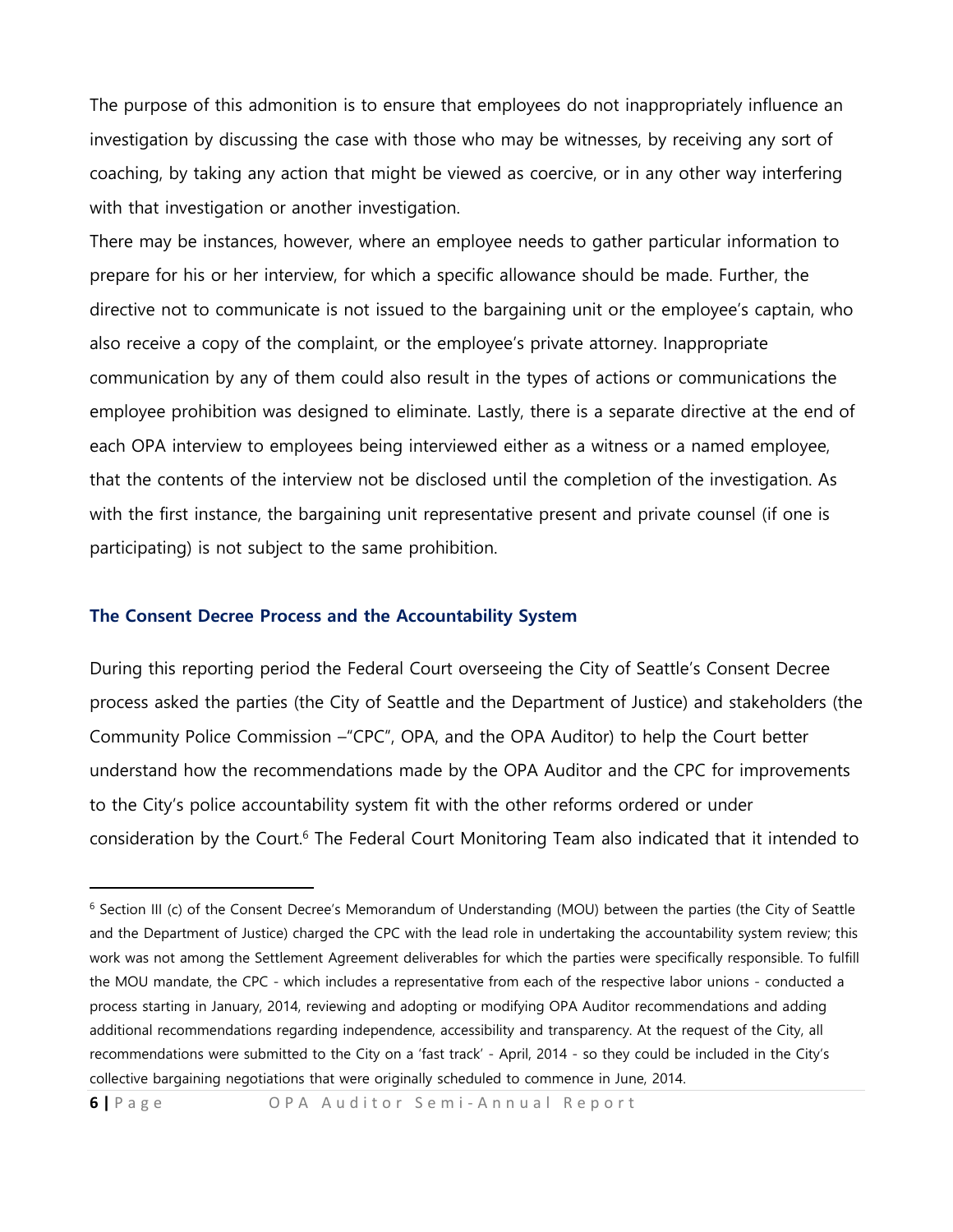conduct an assessment of OPA which it believed would be of value in considering any proposed accountability system improvements, and requested more time to conclude that work. These factors, combined with the delay in the City's collective bargaining with the relevant police unions, meant that little progress was made in implementing recommended improvements to Seattle's police accountability system. At the end of the year, the Federal Court asked that additional discussion take place among the parties and the stakeholders in the first quarter of 2016 to determine whether agreement could be reached for the best way to move forward at this juncture.

The continued delay in implementing needed reforms is understandably a source of great frustration for those in the community whose calls for reform over many years led to the Consent Decree process. The lack of progress over the last two years has been challenging as well for those of us in oversight who are charged with advising policy-makers on how to ensure the system reflects best practices and comports with public expectations. However, in the two years since the recommendations were made, City policymakers have come to better understand the importance of strengthening the independence, effectiveness, and transparency of the system and that "accountability" must be viewed more broadly than just how misconduct complaints are addressed. The national dialogue on policing issues has also changed the landscape – public awareness and expectations have grown, disenfranchised communities' concerns have greater voice, technology and social media have changed what is possible, and new lessons have been learned. Lastly, as with most types of systems, police accountability systems should be regularly reviewed and updated to reflect current best practices and to ensure the system is well-suited to meet new challenges and community needs.

As the CPC discussed during its 2014 assessment of Seattle's system, jurisdictions all across the country are considering how to establish civilian oversight or change some aspects of their current model. Although the number of civilian oversight systems has grown exponentially in recent years, there are considerable variations in oversight models with respect to the structure, scope, authority, degree of civilianization, whether the oversight entity is internal to the law enforcement agency or external, and so on. One of the challenges for policy-makers is that the research on the effectiveness of different models has yet to be done. For example, there is no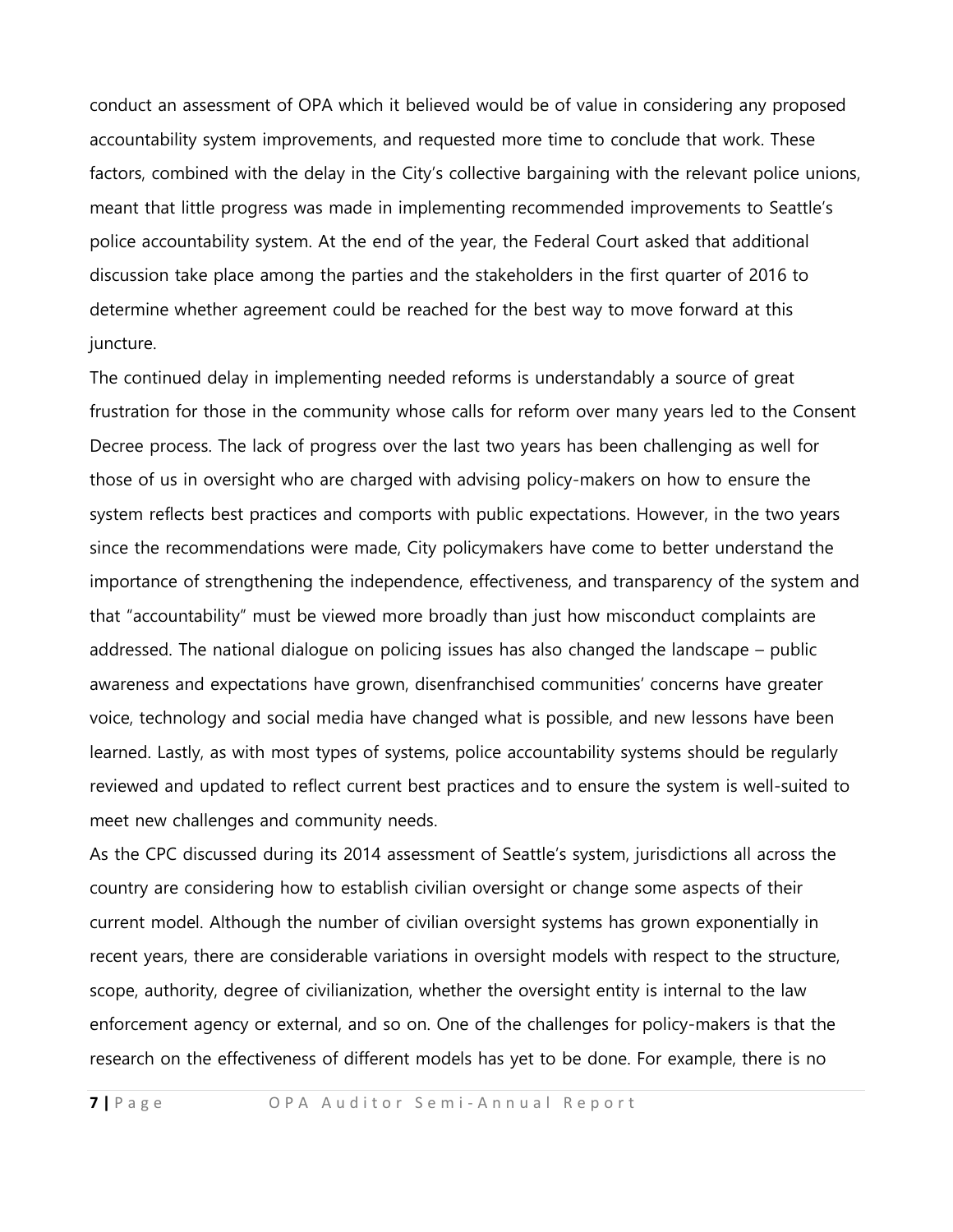research proving a certain model has the strongest deterrent or enhancing effect on police conduct, increases complainant and employee satisfaction, or reduces litigation costs. Nor are there any proven correlations about the percentage of complaints sustained or the meting out of education-based discipline (training and mentoring) vs. traditional discipline (reprimand, suspension) with any of those outcomes. We also don't yet know which characteristics of systems most improve public trust or support the perceived legitimacy of the police, particularly among those in traditionally disenfranchised communities.

Comparisons across jurisdictions are difficult because of the significant differences in state law, labor contracts, size of law enforcement agencies, community-police historical relationships and levels of trust or distrust, suburban vs. urban demographics, options and standards for appealing discipline and terminations, the political dynamic at play, the design of the government (e.g., is there already an independent agency such as a city or county auditor with authority and capacity to audit and evaluate all departments including the police department?), and other local factors constraining or enhancing accountability beyond the structure itself.

There are, however, two aspects common across all structures: 1) certain essential elements of clear authority, capacity, independence, transparency, credibility, span of control and community perspective are critically important; and 2) the need for policy-makers to address reform of collective bargaining agreements and state law; reform only of local ordinance is simply insufficient to ensure these systems will fully meet public expectations.

Thus, it would serve the public well if the parties and stakeholders were able to use the opportunity presented by the Court for further discussion in the first quarter of 2016 to: 1) ensure the recommended reforms to collective bargaining agreements<sup>7</sup> were made and the

**8** | Page OPA Auditor Semi-Annual Report

 $7$  To its credit, the Seattle Police Officers' Guild (SPOG), the labor union representing officers and Sergeants, recognized early in the process that many of the proposals suggested would make the system fairer and more efficient for their members as well as complainants, and would help improve public trust. Their representative and the Seattle Police Management Association's (SPMA) representative on the CPC participated in or listened to all of the discussion and analysis and offered valuable perspective. That provided a much better context for negotiations than perhaps had existed in prior years. Once the bargaining teams believe they have successfully negotiated the contracts, the City Council and the union memberships will each have an opportunity to accept or reject a contract, including any reopeners. Input from the Court Monitor, parties and the stakeholders as to whether reform recommendations have been sufficiently incorporated in the contracts can thus help inform the City Council's review and decision-making process.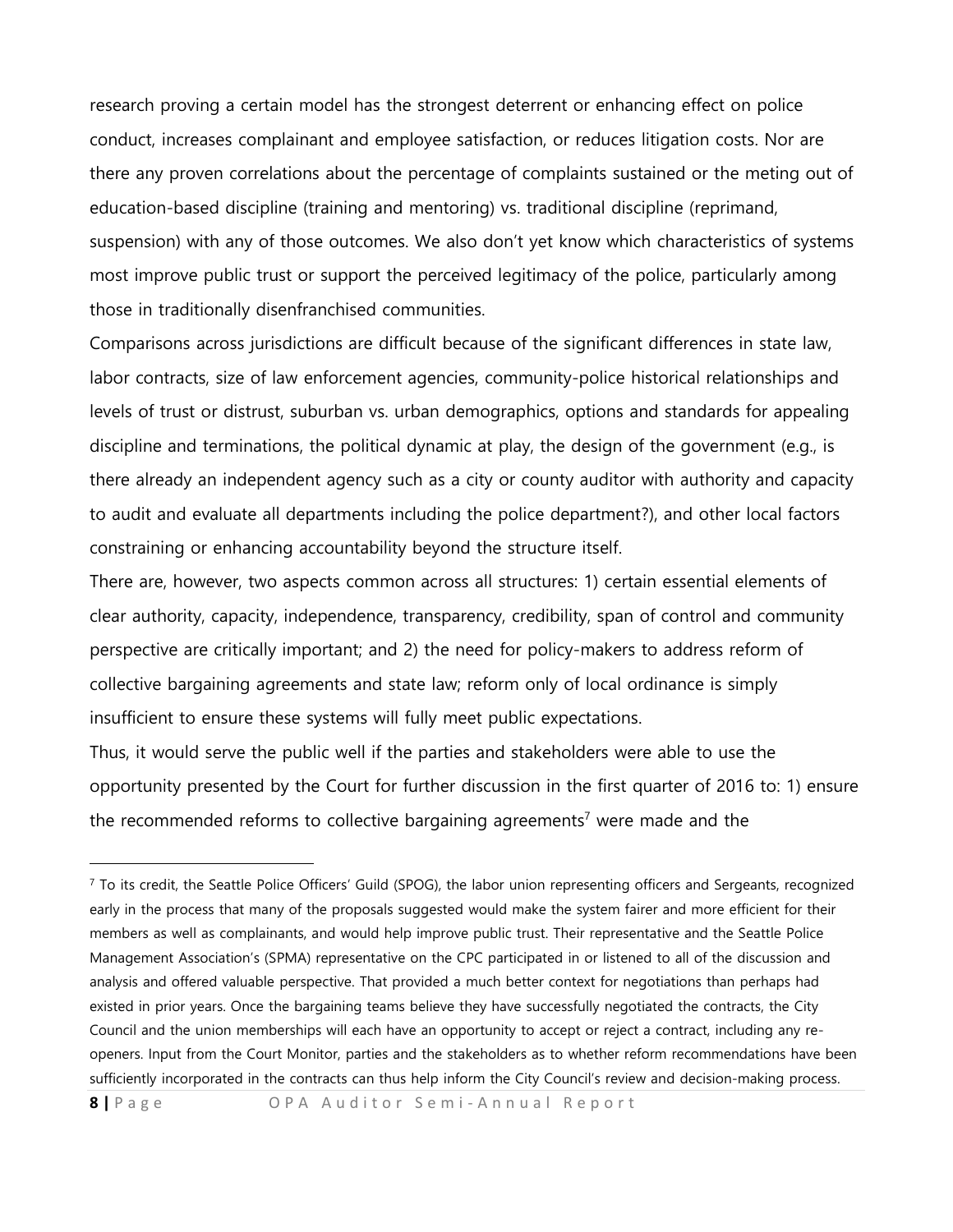recommended reforms to state law were addressed; 2) determine which of the recommended reforms to City ordinance that have been pending can and should be implemented because they will strengthen the independence, capacity, effectiveness, accessibility and transparency of the current system or of any future system; 3) move forward with additional reforms that were discussed, but given the shortness of time, in order to meet the City's requested deadline of spring of 2014, were not finalized; and 4) consider additional improvements identified as a result of ongoing, day-to-day work and events over the last two years. To assist in this framing of discussions requested by the Court, below is a summary of the reform recommendations that were made by the Auditor and/or the CPC for the City to address through the collective bargaining negotiations, City ordinance updates or changes to State law. Below that are the areas that were discussed for which recommendations have not yet been formally made. Last are the areas suggested for discussion based on the intervening two years of events and observations.

### **A. The areas for reform that were recommended for the City's collective bargaining agreements (CBAs), City ordinance (CO) and state law (SL)**

### **1. Ensure all aspects of the accountability system apply equally to all employees, regardless of rank. (CBAs)**

- Accountability reforms were recommended to the City in 2014 for both the Seattle Police Officers' Guild (SPOG) and the Seattle Police Management Association (SPMA) contracts so that Lieutenants and Captains would not be treated differently than Sergeants and officers. Only when both contracts are updated and approved will the reforms apply comprehensively and consistently.
- It was also recommended that any terms and conditions in the SPMA contract that provide privileges not afforded lower ranking officers, such as the option to have questions provided in writing and the prohibition on OPA investigators communicating or interviewing SPMA members, be eliminated.
- Lastly, regarding both collective bargaining agreements, it was recommended that the City eliminate or roll into the contracts any existing side agreements or Memoranda of Understanding (MOU) that had been entered into over the years and in any way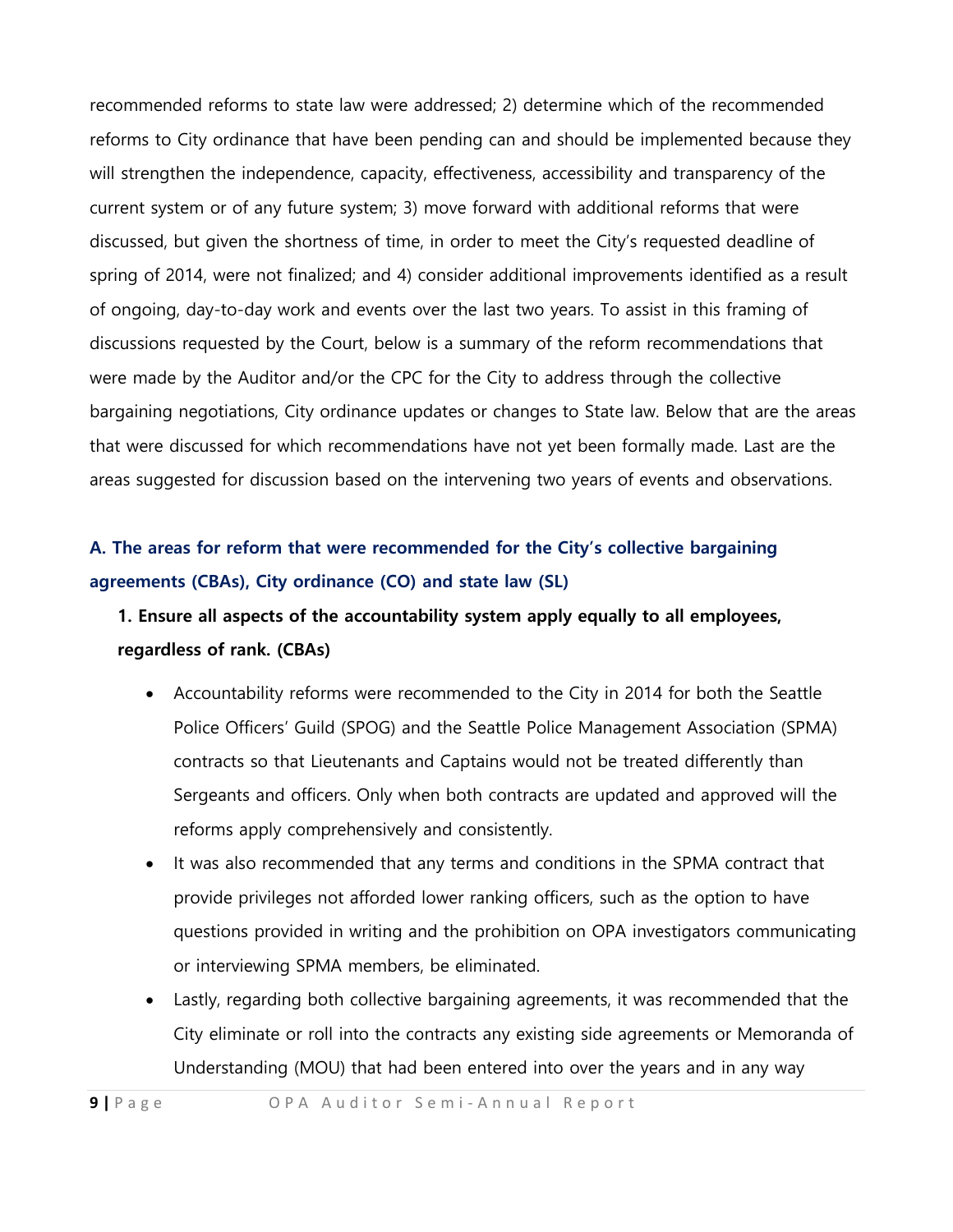continue to affect the terms and conditions of the agreements. Going forward, the City should ensure that consideration of any side agreements that affect accountability take into account input from civilian oversight as to their potential impact.

# **2. Make the disciplinary system fair, timely, transparent, efficient and uniform. (CBAs) & (CO)**

- The disciplinary system should not include sworn employees as decision-makers in disciplinary appeals (they are on both the Disciplinary Review Board and the Public Safety Civil Service Commission, the two avenues for employee appeals). **(CBAs)**
- The disciplinary system should not include multiple avenues for appeal by employees. **(CBAs)**
- The disciplinary system should use a permanent hearing examiner who is a tenured professional or an arbitrator selected via a pre-determined pool to be used for several years, with individual case assignment also through a pre-determined process (e.g., random rotation, without negotiation), rather than a board with an arbitrator whose selection is subject to mutual case-by-case approval by both parties. **(CBAs)**
- The disciplinary system should require SPD to utilize a disciplinary matrix for consistent application of discipline, specifying the likely consequences for various types of misconduct, with appropriate mitigating and aggravating factors, so as to promote a culture of public accountability, individual responsibility and the highest standards of professionalism, regardless of changes in command staff or political leadership. Otherwise there can be real or perceived biases or inconsistencies that, added to a lack of transparency, result in diminished trust and effectiveness of the system. **(CBAs)**
- The disciplinary system should have set time limits for hearings to be held and for issuance of rulings to better serve complainants, employees and SPD. **(CBAs)**
- The disciplinary system should require that all appeals hearings be open to the public. **(CBAs)**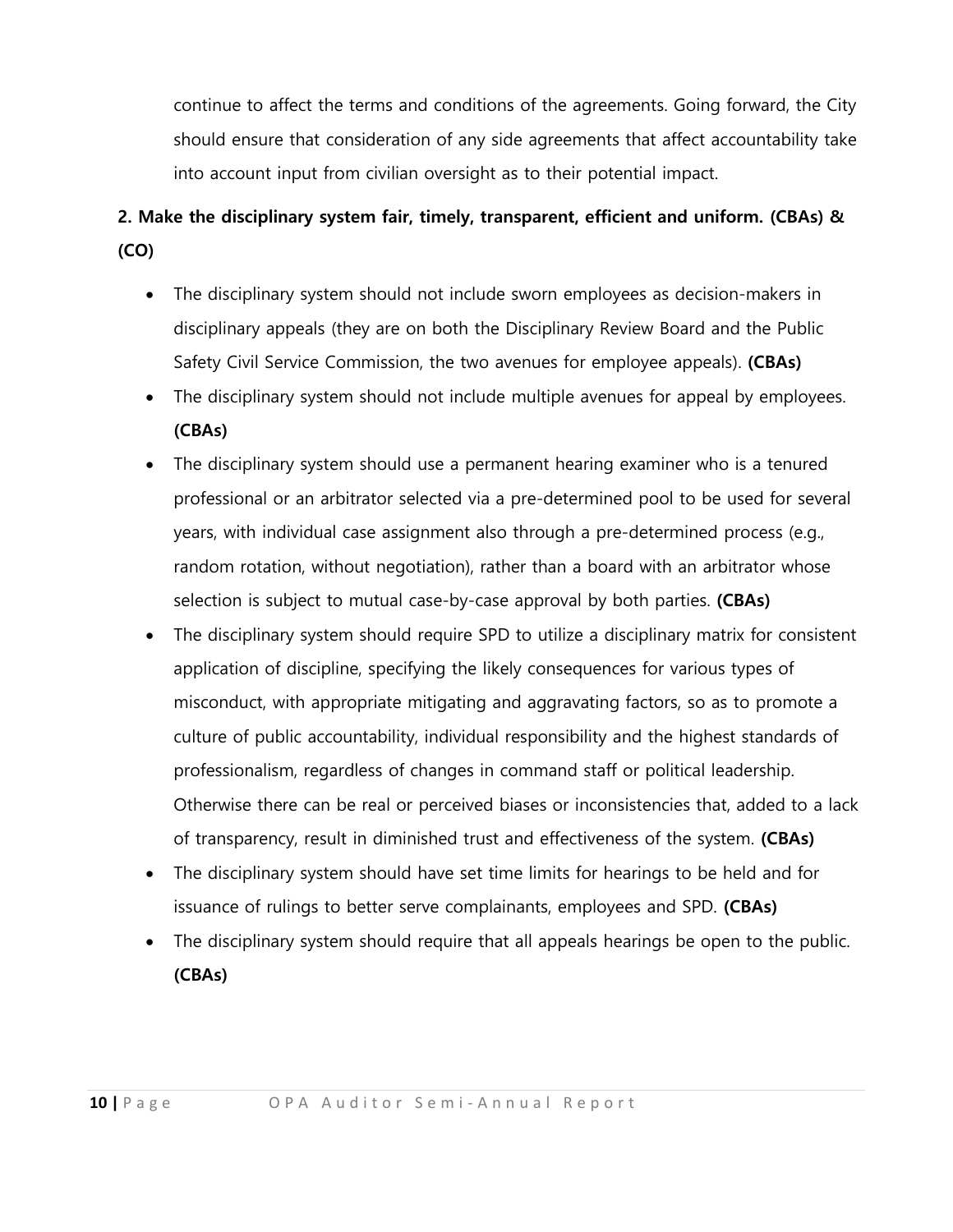- The City should include an automatic re-opener to implement an appeals process for complainants<sup>8</sup>. (CBAs)
- The disciplinary system should require each side to have more than one attorney able to handle appeals, which could eliminate delays that have been experienced when an attorney is unavailable for weeks or months. **(CBAs)**
- The disciplinary system should allow for the use of a "rapid adjudication alternative" by which an employee can quickly admit to minor violations of policy, waive rights to investigation and appeal, and quickly resolve the complaint. **(CBAs)**
- The disciplinary system should limit the length of time allowed to notify the employee of the proposed findings and discipline, for the employee and his or her union to request a Loudermill hearing, for the Chief to issue her final disciplinary decision, and for the employee to file an appeal. **(CBAs)**
- The disciplinary system should require notification to the complainant if there is a change in the findings or discipline ultimately imposed due to a decision by the Chief, or an appellate decision or settlement. **(CO)**
- The disciplinary system should require notification to the Mayor and City Council (as well as the OPA Director and Auditor) in writing not only if the Chief does not concur with a finding recommended by the OPA Director, but also if either discipline or a finding is changed later for any reason, such as a settlement or ruling. **(CO)**
- The disciplinary system should promote a robust mediation alternative that meets the expectations of the public, provides for a range of problem-solving tools, and proactively improves the relationship between SPD and the community. (**CO)**

### **3. Improve how complaints alleging possible criminal misconduct are investigated. (CBAs)**

• The accountability system requires that OPA immediately refer misconduct allegations that might involve criminal conduct to an SPD unit or outside agency and bars OPA from conducting, supervising or in any way coordinating the investigation until the case

<sup>&</sup>lt;sup>8</sup> An option for complainant appeals was a priority for the CPC but there was not sufficient time in the first quarter of 2014 to conduct a multi-party process to design an avenue for appeals and still meet the City's request that all recommendations be submitted prior to the City and the unions setting their agendas for bargaining that spring.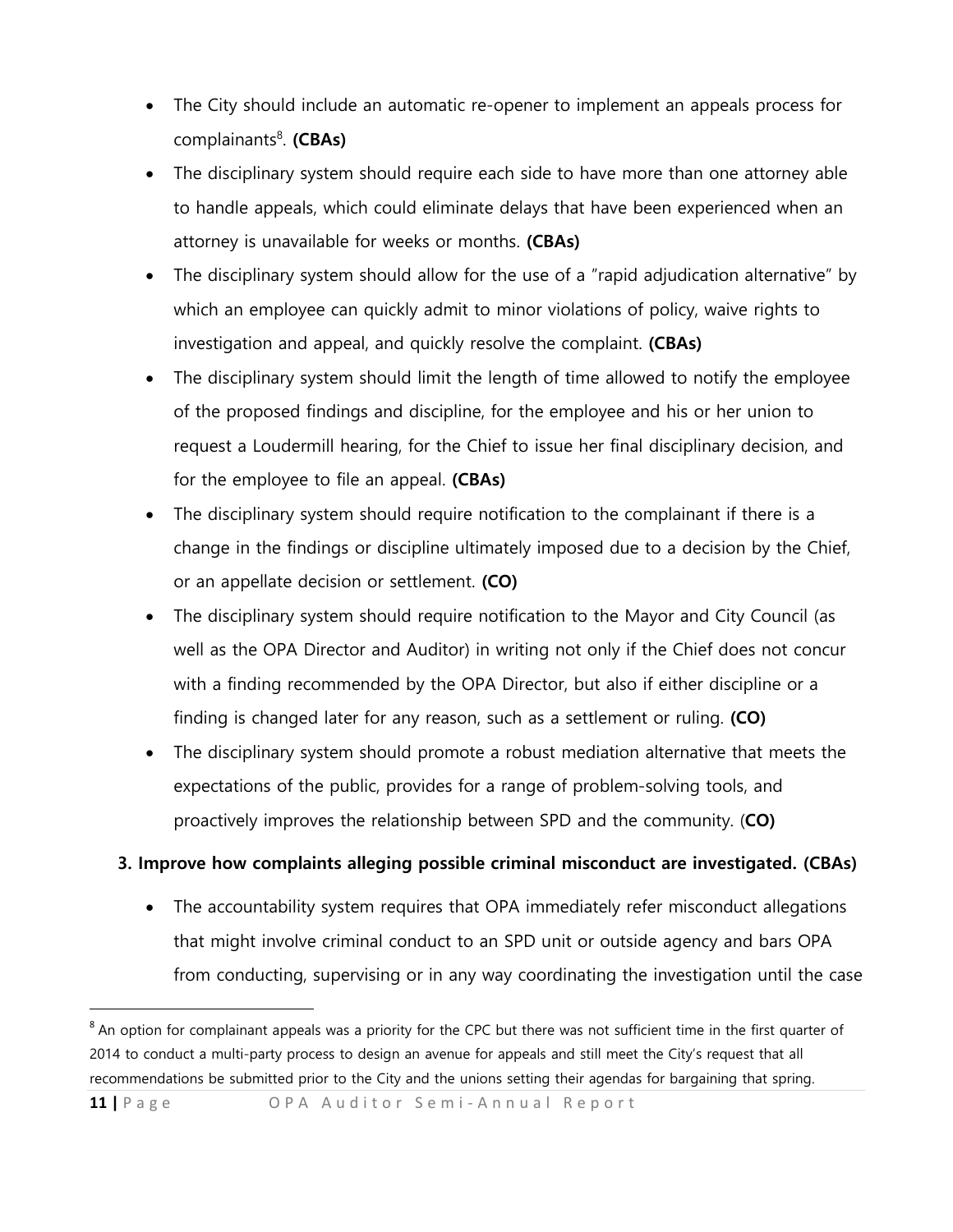is returned without criminal charges or after criminal prosecution, effectively eliminating OPA's ability to ensure independence, thoroughness, quality, objectivity or timeliness. It is particularly troubling that OPA was created to conduct independent investigations yet the potentially most serious cases can instead be investigated by SPD with no oversight by OPA allowed. The OPA Director should be permitted to consult with the criminal investigation lead at the start of the process, seek input from the prosecuting attorney, and determine what approach will be most effective in supporting both thorough and rigorous criminal and administrative investigations.

- If the above is not remedied, the accountability system should allow for tolling of the 180-day contractual time whenever the case is outside OPA's control (it is only allowed during the time the case is under review by a prosecutor for filing or is within the control of another jurisdiction). And there should be set timelines for return of the case to OPA, so that OPA's ability to conduct a thorough and timely administrative investigation is not further constrained by the passage of time, particularly when the case is ultimately not prosecuted criminally.
- The accountability system should encourage parallel review by Federal, County and City prosecutors or provide for a time limit for a prosecutorial filing decision; instead the decision for possible filing of criminal charges may drag on for months or years as the case is reviewed sequentially by each office, which not only affects public trust and the ultimate quality of any later internal investigation, but keeps the employee from his or her job for all of that time, costs the public money, and limits available personnel.
- The accountability system should allow for swift and immediate action by the Department to terminate employment or place an employee on leave without pay for allegations of criminal misconduct that offend the public trust, regardless of whether they are felonies or misdemeanors.
- The collective bargaining agreements' provisions regarding dishonesty include a presumption of termination requiring that a clear and convincing standard be met but should also allow for a preponderance standard should the discipline imposed be less than termination.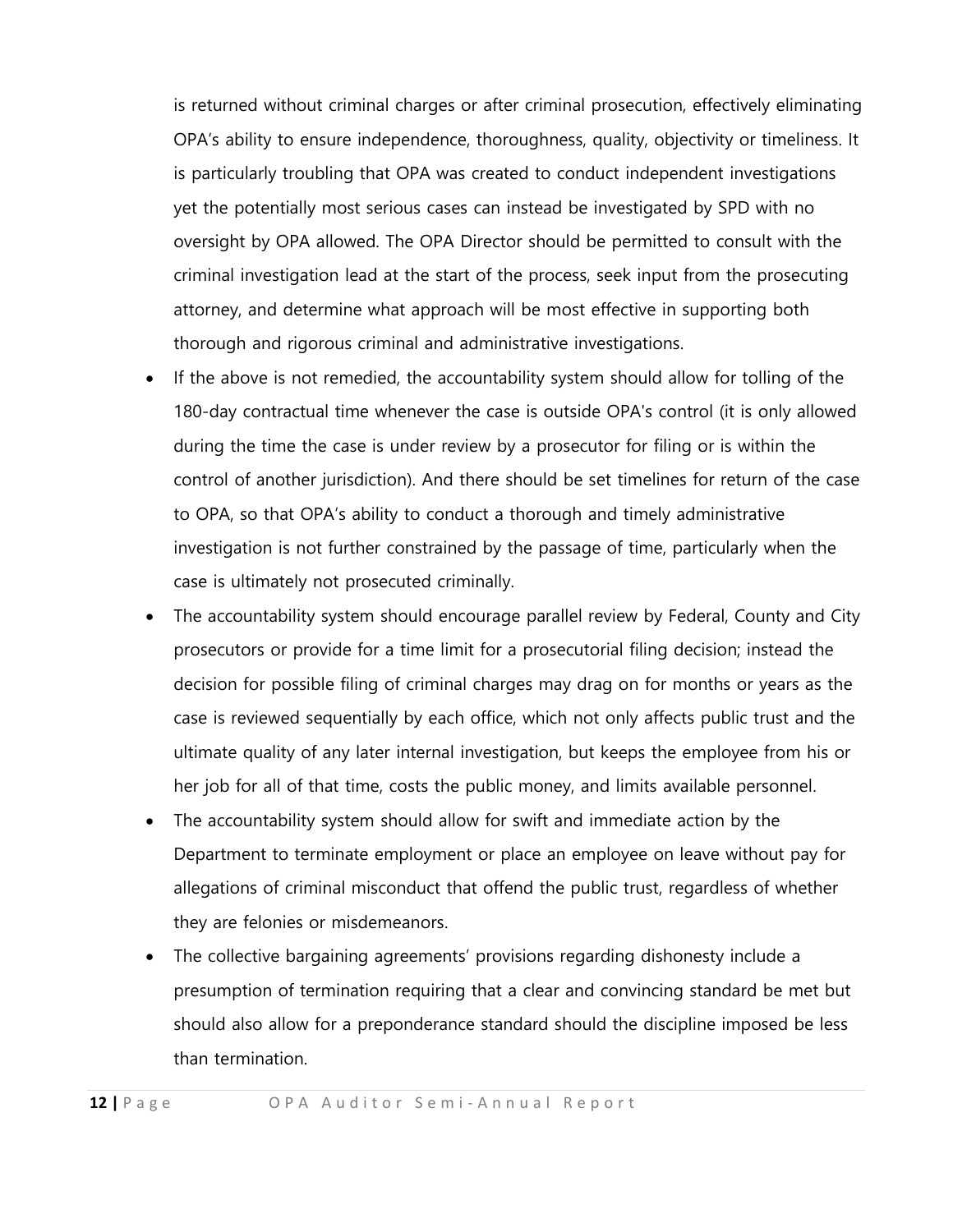**4. Enhance public trust, increase expertise, avoid conflicts of interest, and use tax dollars more efficiently by increasing civilianization. (CBAs)**

- The collective bargaining agreements require that all intake and investigations be conducted and supervised only by sworn personnel. Sworn personnel may bring unique expertise and enhance trust by employees, but may not be viewed as sufficiently objective by complainants and the public, may not have the specific administrative investigation expertise needed by OPA, have responsibilities and hours limited by their collective bargaining agreements, may find it challenging to investigate certain colleagues or higher ranking personnel, and are subject to selection and rotation decisions made by the Chief of Police. Moreover, some members of the public are reluctant to file a complaint or participate in the intake and investigation process when they will be interviewed by sworn investigators. The OPA Director should have the authority to use both civilian and sworn personnel in intake, investigations and supervisory roles in whatever manner is most effective.
- SPD should use civilian rather than sworn personnel in myriad roles (e.g., training and education, budget, technology, human resources, policy and audit, and in precinct liaison roles) where specific subject matter expertise, institutional continuity (rather than continuous rotations) and flexibility in responsibilities and hours would be valuable. This would also allow for the sworn personnel who would otherwise serve in those roles to instead help SPD better meet the many law enforcement needs that only sworn personnel can serve.
- SPD should end the practice of having secondary employment work managed by sworn personnel, often by current employees acting through their private businesses created for this purpose, through contracts between the employee and a private business, or through special assignment approvals resulting in additional remuneration for subordinates and colleagues. SPD should instead use an internal civilian-led and civilian-staffed office with clear and unambiguous policies, rules and procedures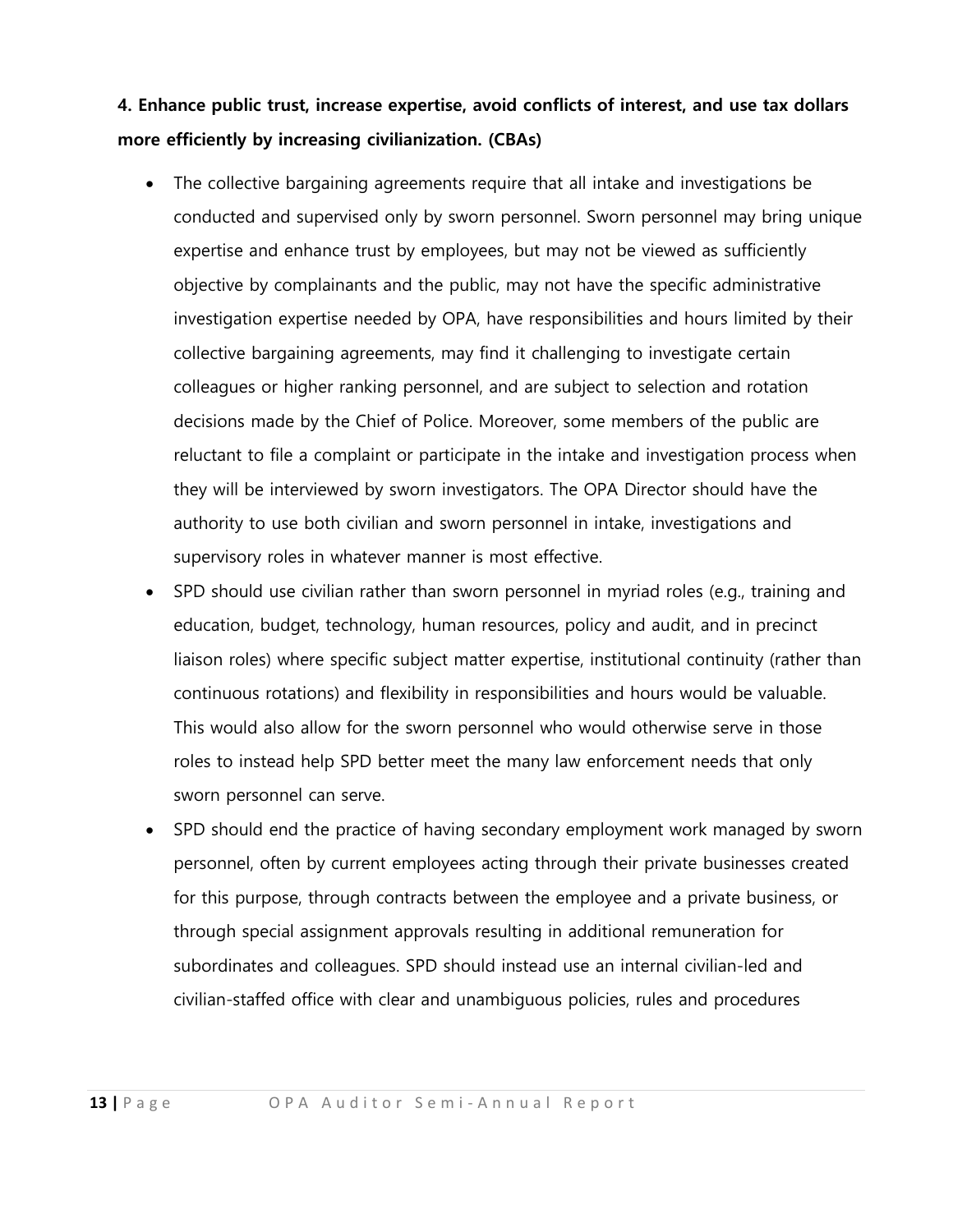consistent with a strong ethical organizational culture that eliminate conflicts of interest and provide for appropriate oversight.<sup>9</sup>

# **5. Require deadlines to improve the timeliness of investigations and conclusion of cases. (CBAs & CO)**

- The collective bargaining agreements should contain a single, consistent definition not subject to interpretation or inconsistent use, rather multiple, often unclear references to the "180-day" investigation deadline. And, as noted above, tolling prohibitions that undermine effective internal investigations for cases involving possible criminal misconduct should be eliminated. **(CBAs)**
- The collective bargaining agreements should clearly define what triggers the 180-day clock when review processes such as the Force Review Board or the Traffic Collision Review Board are involved. **(CBAs)**
- The accountability system should include deadlines for notifying the complainant and the employee(s) that their case has been concluded when there is no discipline recommended. **(CO)**
- The accountability system should include requirements to notify the complainant that discipline has been recommended and that the case will continue through the disciplinary process, including possible appeal. **(CO)**
- The accountability system should include timelines for resolution of complaints handled through mediation, Supervisor Action, Training Referrals or Management Action. **(CO)**

# **6. Enhance public trust and transparency by ensuring longer retention of complaint files. (CBAs)**

 The collective bargaining agreements limit the retention of OPA files to three years. Retention should be throughout the employee's tenure with the City (including in any secondary employment position), plus seven years or as long as any employment action or other litigation involving the employee is ongoing.

**14** | Page OPA Auditor Semi-Annual Report

 $\ddot{\phantom{a}}$ 

<sup>9</sup> Because employees do not have a right to secondary employment, there is a strong argument that this is not a mandatory subject of bargaining and can be implemented by the Department administratively.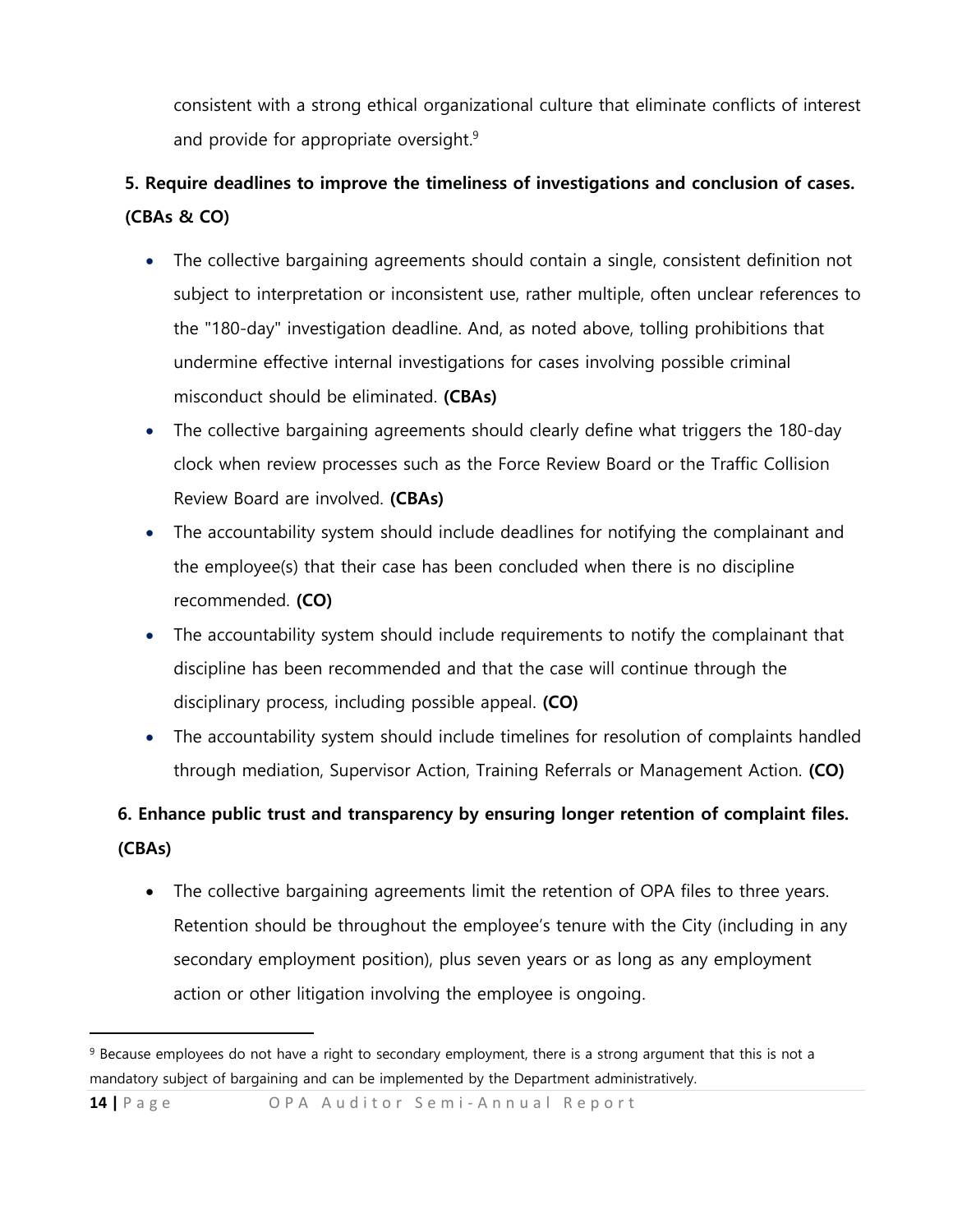• The collective bargaining agreements should clearly state that the records retention applies to all OPA complaint files, not just those resulting in investigation.

**7. Enhance public trust and improve accountability when an officer chooses to retire or resign rather than be subject to discipline and/or participate in an administrative investigation and when an officer is terminated from employment. (CO) & (SL)**

- The accountability system should require that an employee fulfill his or her contractual obligation to fully participate in an internal investigation as a named or witness employee if the complaint was made while the individual was still an employee and tie any benefits that inure at the time of separation from the City to fulfilling that obligation. <sup>10</sup> **(CO)**
- The accountability system should include a policy as to when the Chief should deny a concealed firearm permit request made pursuant to the Law Enforcement Officers Safety Act (LEOSA) that allows qualified retired law enforcement officers to carry a concealed firearm under certain conditions if they retire "in good standing". **(CO)**
- State law regarding officer decertification should be updated to preclude further employment in law enforcement for any conduct that warrants foreclosure from further service as a law enforcement officer. Under the statute concerning peace officer certification, the Washington State Criminal Justice Training Commission (WSCJTC) at an agency's request or on its own initiative, may revoke certification only based on a

 $10$ Although the City of Seattle retirement system provides that the City can cash out an employee's retirement and cease the employee's membership in the system if "discontinuance of City service is caused by intemperance, willful misconduct or violation of law" (SMC 4.36.200), the Washington LEOFF (Law Enforcement Officers' and Fire Fighters') retirement system does not provide for an equivalent forfeiture of an officer's retirement benefits. (RCW 41.26.430) The only exception applies to an officer who is injured while committing a crime, in which case the officer is not eligible for disability retirement benefits under LEOFF. As long as that retirement system statute does not provide for forfeiture or reduction of a retirement benefit for any other reason, such as misconduct, any penalty involving loss of pension benefits would be an impermissible modification of the terms of the system that were in place when the officer started employment. However, the entitlement to full pension benefits is tied to an employee having satisfied all the conditions of his or her employment, one of which should be the obligation to fully participate in an internal investigation if the complaint was filed before the officer requested separation from the Department.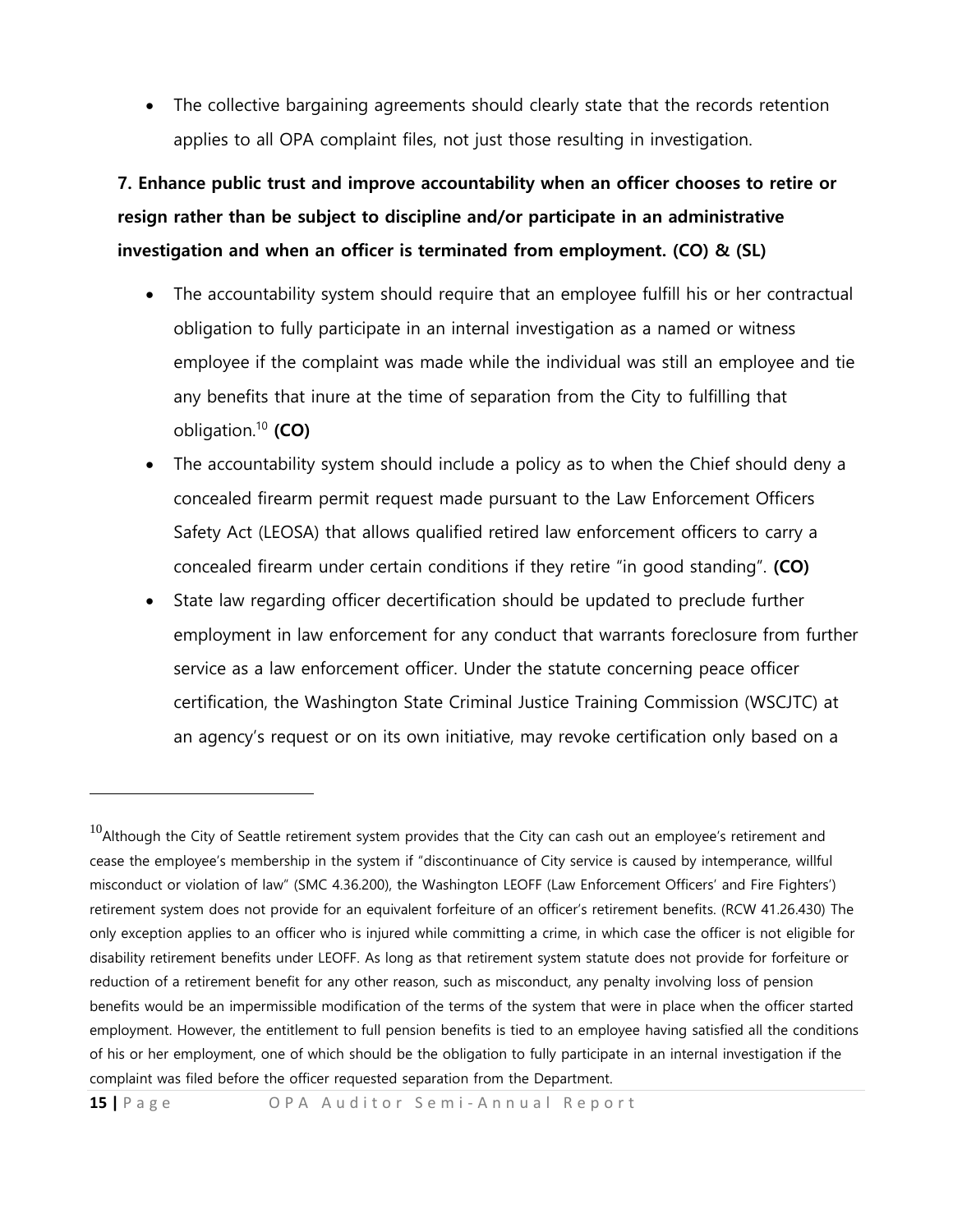finding that the officer has been convicted of a felony or "has been discharged for disqualifying misconduct, [and] the discharge is final. . ." (RCW 43.101.105).<sup>11</sup> **(SL)**

• The accountability system should require that all documentation after the OPA Director recommends any disciplinary findings must also be included in the OPA file (e.g., disciplinary action notices; appellate notices; appellate or settlement decisions; the Chief's notification regarding any changes to findings or discipline; requests and decisions regarding de-certification; employee's resignation notice if it occurred prior to the resolution of the complaint; any authorization to serve in a Special Commission capacity, as a reserve officer, or as a retired officer in a private company that provides flagging, security or related services; and the Chief's decision regarding any request from the employee to be granted the privilege of carrying a concealed firearm.) **(CO)**

### **8. Align policies and laws regarding use of Body-Worn Cameras and In-Car Video with stronger accountability and privacy. (CBAs & SL)**

- SPD should have equivalent requirements of use whenever officers are acting in a law enforcement capacity, regardless of whether they are on or off-duty. **(CBAs)**
- The collective bargaining agreements' and side agreements' limitations on full use and review of video for improving performance should be eliminated. **(CBAs)**
- SPD should prohibit review of video prior to writing incident or use of force reports (after writing the initial reports, officers should be allowed to watch the video and write an amended report, with both reports retained)<sup>12</sup>, and provide clear guidance

**16** | Page OPA Auditor Semi-Annual Report

 $11$  "Discharged for disqualifying misconduct" means terminated from employment for: (a) Conviction of (i) any crime committed under color of authority as a peace officer, (ii) any crime involving dishonesty or false statement… (iii), the unlawful use or possession of a controlled substance, or (iv) any other crime the conviction of which disqualifies a Washington citizen from the legal right to possess a firearm under State or Federal law; (b) conduct that would constitute any of the crimes addressed in (a) of this subsection; or (c) knowingly making materially false statements during disciplinary investigations, where the false statements are the sole basis for the termination (RCW 43.101.010).

 $12$  It is important that reports reflect what the officer was actually aware of at the time. (Non-officer witnesses, suspects and victims are not afforded an opportunity to watch video prior to making their statements.) If watching the video can help ensure needed corrections of fact are made, retaining both reports and indicating the amended version was based on the opportunity to review the video will provide both the original observations and a correct record.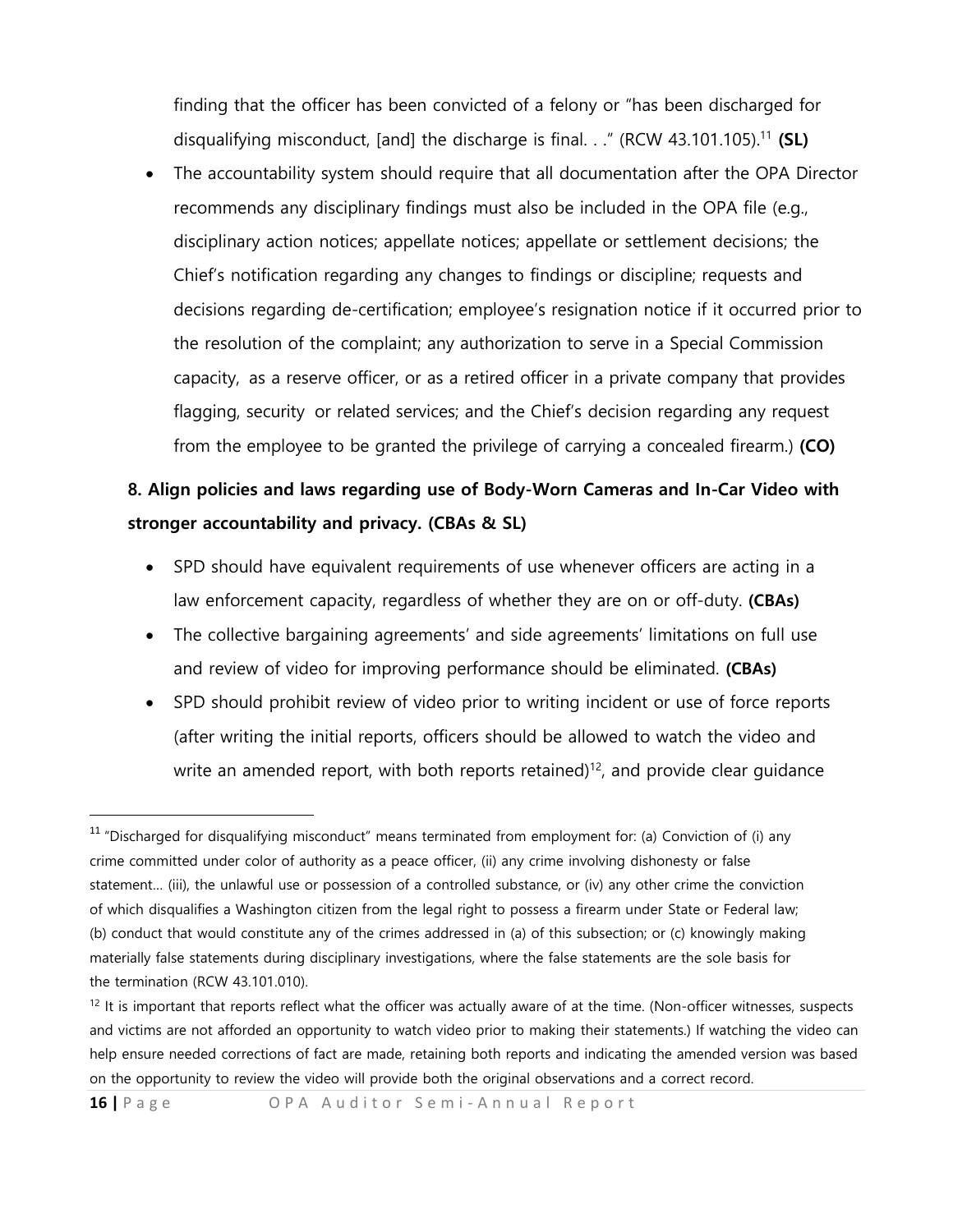as to whether video may be viewed prior to participating in an internal investigation. **(CBAs)**

 State law must address collateral consequences impacting privacy as a result of public disclosure requirements that include Body-Worn Camera video. **(SL)**

# **9. Ensure the civilian oversight system includes sufficient authority to effectively serve the public and SPD. (CO)**

- The system should provide for administrative subpoena authority for OPA $^{13}$ , just as such authority is provided for City administrative investigations conducted by the Office for Civil Rights and the Seattle Ethics & Elections Commission.
- The civilian oversight system should include authority to ensure timely and effective implementation of recommendations made to SPD and other City agencies.
- The civilian oversight system should include clear authority and responsibility to review and report out as to whether proposed City budgets, legislative, and bargaining agendas, and proposed revisions to SPD policies and regulations, are in alignment with recommendations made regarding accountability.
- The civilian oversight should include clear authority to review and report out as to whether continuous improvement is being made based on lessons learned from civil litigation, criminal prosecutions, misconduct and EEO investigations.

### **10. Ensure the civilian oversight system is sufficiently independent and transparent. (CO)**

 The accountability ordinances should provide sufficient safeguards to ensure the independence of those involved in civilian oversight, protecting them from political pressures that might undercut their autonomy through decisions related to appointment, re-appointment or termination; budget; prioritization of work; public reporting of findings; public advocacy; or work with the Legislature, City Council, etc.

 $\ddot{\phantom{a}}$ 

<sup>&</sup>lt;sup>13</sup> SPD employees are required to fully participate in internal investigations, and SPD must produce records in its control, so subpoena power is not needed for those purposes, as it is in some other jurisdictions. But OPA does not have subpoena power to compel the production of evidence such as private business video, text messages and relevant records.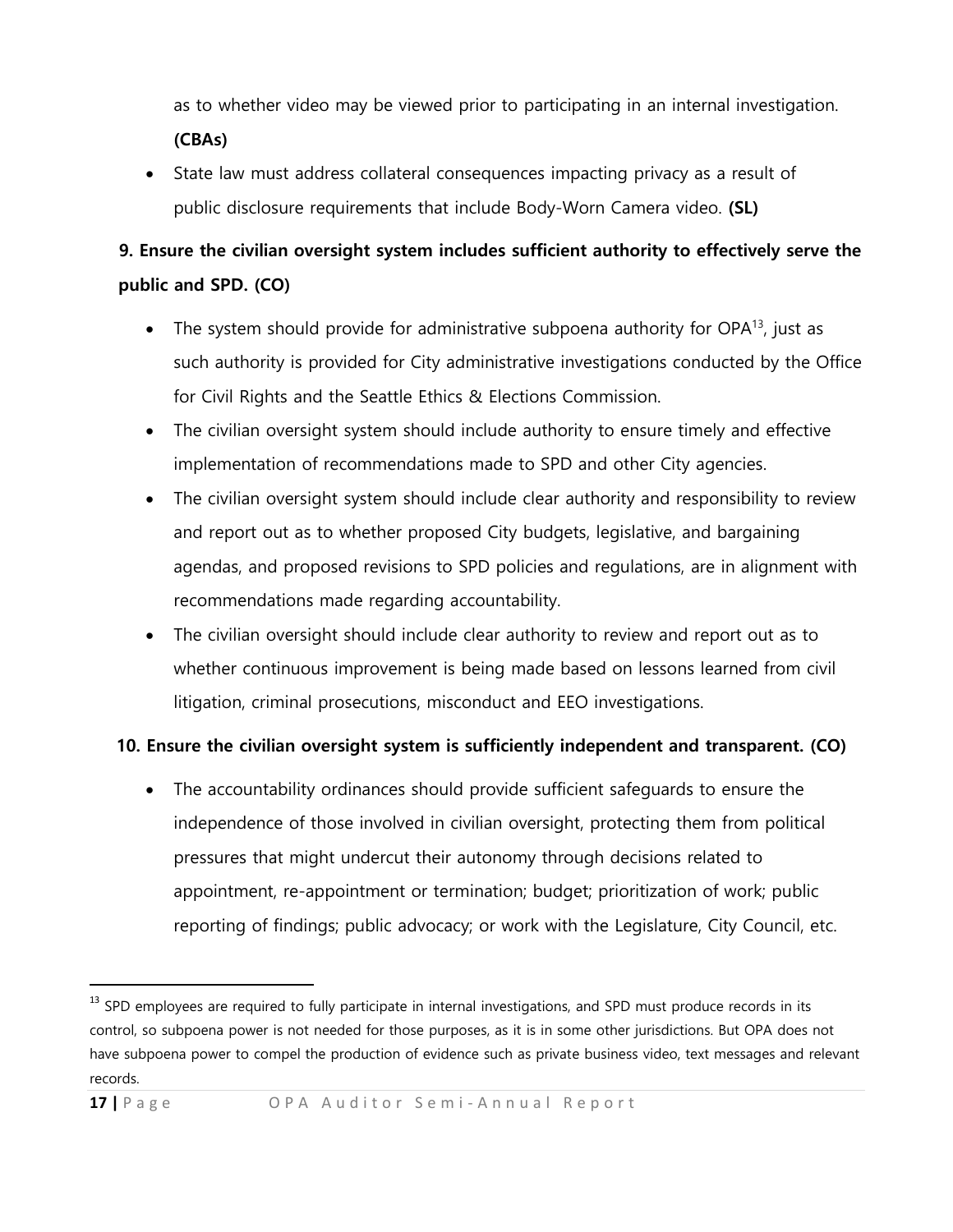- The accountability ordinances should ensure that those involved in civilian oversight have the necessary expertise, relevant experience, and authority to confer legitimacy and confidence in the system by the public and employees.
- The accountability system should be easy to access, well understood and viewed as credible by all participants. Improved transparency is needed in reporting of all types of data, information needs to be available in multiple languages, and results of internal reviews of significant incidents need to be reported out more swiftly. Additionally, "complainant navigators" have been recommended as a way to help complainants.
- Existing City ordinance and labor policy procedures should provide for transparency regarding the terms and impacts of relevant collective bargaining agreements, a defined role for those involved in civilian oversight, and a regularized and timely updating of the agreements to improve public trust in the fairness of the accountability system.

### **11. Align the use of preference points to better address skills highlighted in the DOJ investigation regarding use of force and possible bias. (CO) <sup>14</sup>**

• Seattle uses "preference points" in testing and promotions as mandated by State law, which may have the effect of increasing gender disparity in SPD. By adopting alternative preference points, the Department could address that possible unintended consequence and also provide a tool for hiring those with the types of skills needed in policing today, such as multi-lingual skills, experience as social workers, mental health or domestic violence counselors, or as Peace Corps or AmeriCorps volunteers. Alternative preference points can also support the hiring of those with other work or community service backgrounds relevant to best practices in policing today.

<sup>&</sup>lt;sup>14</sup> Preference points do not actually require an ordinance; they fall within the rule-making authority of the City's Public Safety Civil Service Commission. The PSCSC asked the City Human Resources Department, SPD and SFD in the first quarter of 2014 to report back on this proposed rule.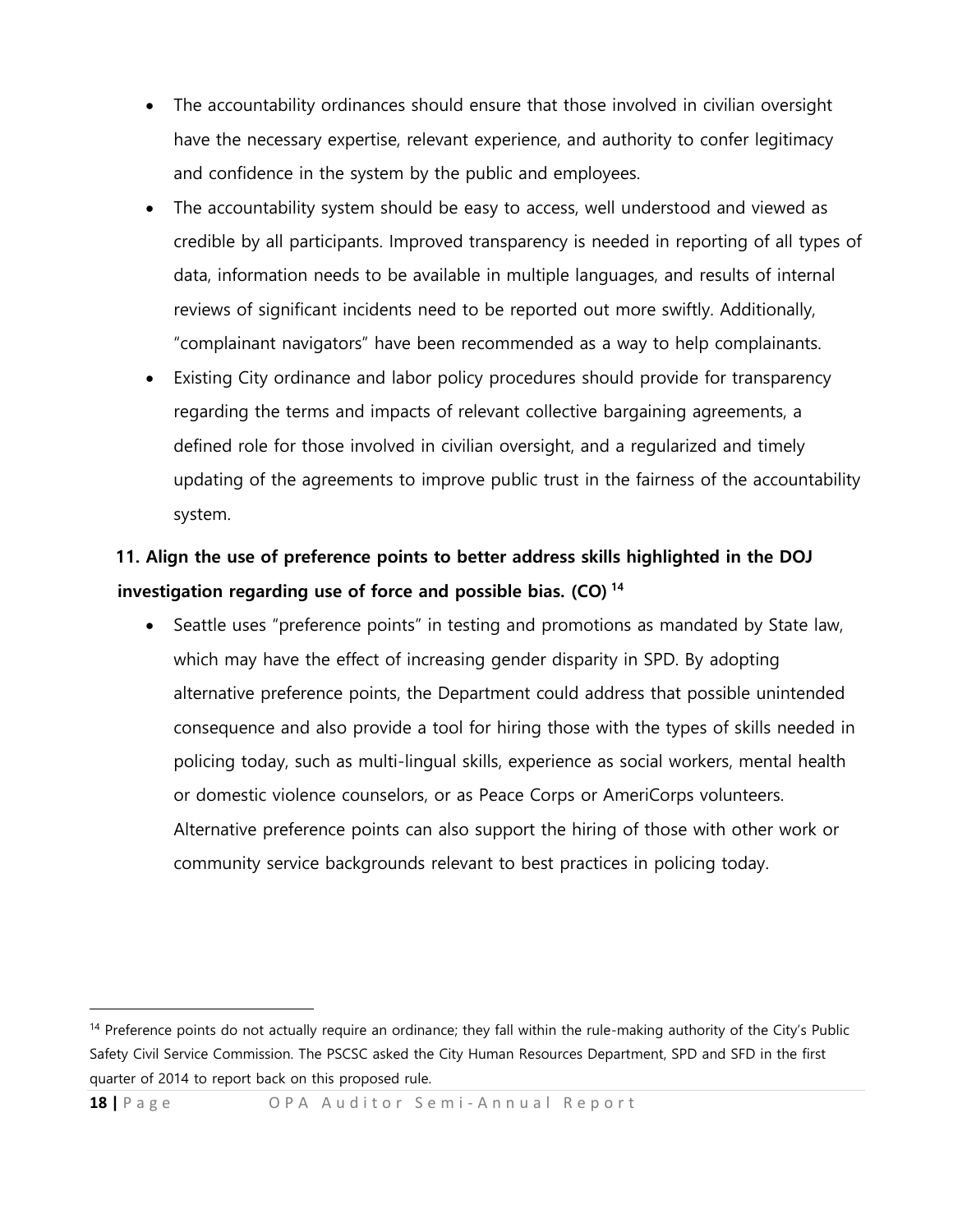### **B. Other areas for reform that were discussed in 2014 but not included in CBA, ordinance or state law recommendations (They were noted in a proposed companion resolution.)**

**1. Ensure the civilian oversight system includes sufficient scope of responsibility and capacity to effectively serve the public and SPD (strengthen the scope, authority and capacity of one or more of the existing oversight entities, and/or the City Auditor or add an entity such as an Inspector General and change other parts of the system accordingly).**

- Seattle's system does not have a defined role for civilian oversight once the Monitoring Team has completed its work, to ensure ongoing fidelity to the organizational reforms being implemented to sustain the goals of the Consent Decree (Constitutional, accountable, effective, and respectful policing) over time. Responsibility for oversight to ensure the integrity of processes and operations related to use of force, including review of significant incidents such as shootings by officers or in-custody deaths; the Early Intervention System; front-line supervisory responsibilities; reviews of allegations of bias; interactions with those in crisis; or the development and approval of SPD policies and training, among other critical priorities, should be clearly spelled out.
- Seattle's civilian oversight does not encompass the SPD processes and systems to recruit, hire, promote, assign or offer overtime opportunities to sworn personnel or SPD processes and systems for public disclosure and records retention.
- Neither the civilian oversight entities nor the City Auditor are charged with responsibility, and provided capacity, to regularly gather and analyze data and publicly report trends, impacts, and practices of SPD or the City's other criminal justice agencies through review or audit of systems, operations, budgets or programs.<sup>15</sup>

 $\ddot{\phantom{a}}$ 

<sup>&</sup>lt;sup>15</sup> Police practices reviewed by civilians in other jurisdictions include, for example: the practice of requiring suspects to sit on curbs; the analysis of stops & frisks; whether photo identification practices are consistent with current best practices; use of informants; problems with false convictions; use of surveillance technologies; pursuit policies; use of canines and Tasers; supervision of detectives; training of investigators and supervisors; rape kit backlogs; problems with interrogations and witness interviews; consultant contracts; litigation patterns; filing and dismissal rates and causes; relationships with non-profit organizations; overtime usage; and interactions with those who are in behavioral crisis.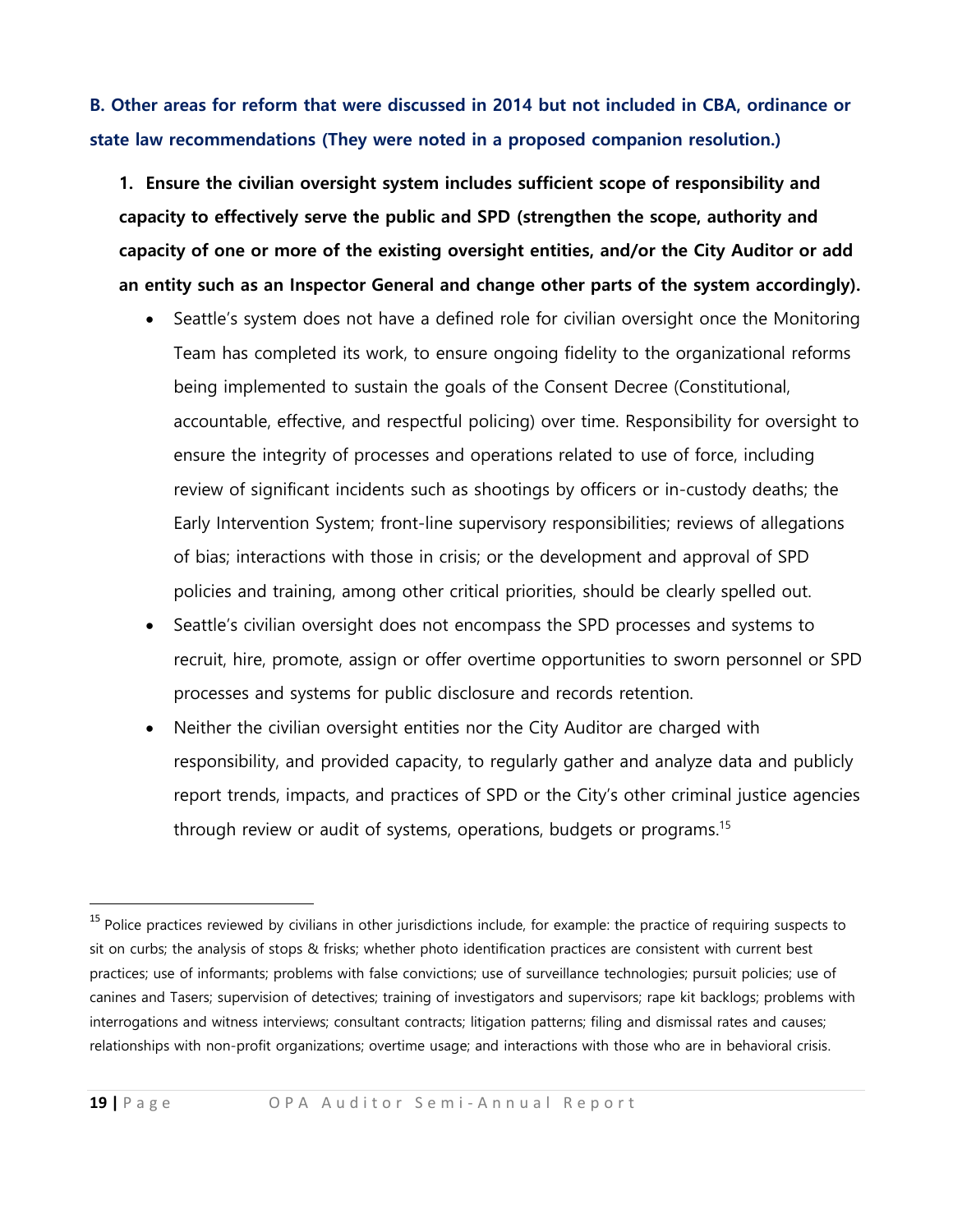- Seattle's system does not clearly define what the appropriate advocacy role is for each of the civilian oversight entities to be responsive to the public, complainants or community-based agencies that raise concerns regarding misconduct investigations, significant incidents or larger criminal justice system issues impacting public trust in police.
- Seattle's system does not include any appellate process for complainants (see above 2014 recommendation made for an automatic collective bargaining re-opener).
- Seattle's civilian oversight related to misconduct does not encompass disciplinary decisions, appeals or the de-certification process.

### **C. Additional areas for consideration regarding investigation review**

# **1. If the City continues to have independent oversight of individual investigations, the review process should be refined and goals prioritized.**

- Policy-makers may wish to consider:
	- $\circ$  What should happen with an investigation when the OPA Auditor does not certify it as thorough, objective and timely?
	- o What should the standards for thoroughness and timeliness be?
	- o Should there be required timelines to submit investigations for review by the Auditor to ensure that Auditor recommendations for additional work can be accomplished without compromising the 180-day deadline?
	- $\circ$  Should there be a requirement that investigations be submitted to the OPA Auditor within the time period contractually allowed to add allegations (30 days from the date an interview or other evidence suggests an additional allegation is warranted, e.g., an employee appears to be dishonest in an interview or an employee's statement appears to raise the possibility of another policy violation).
	- o Should there be required timelines for additional investigative work to be conducted if requested or ordered by the OPA Auditor?
	- o Should follow-up be required for problems identified in OPA Auditor certifications that cannot be remedied by additional investigation?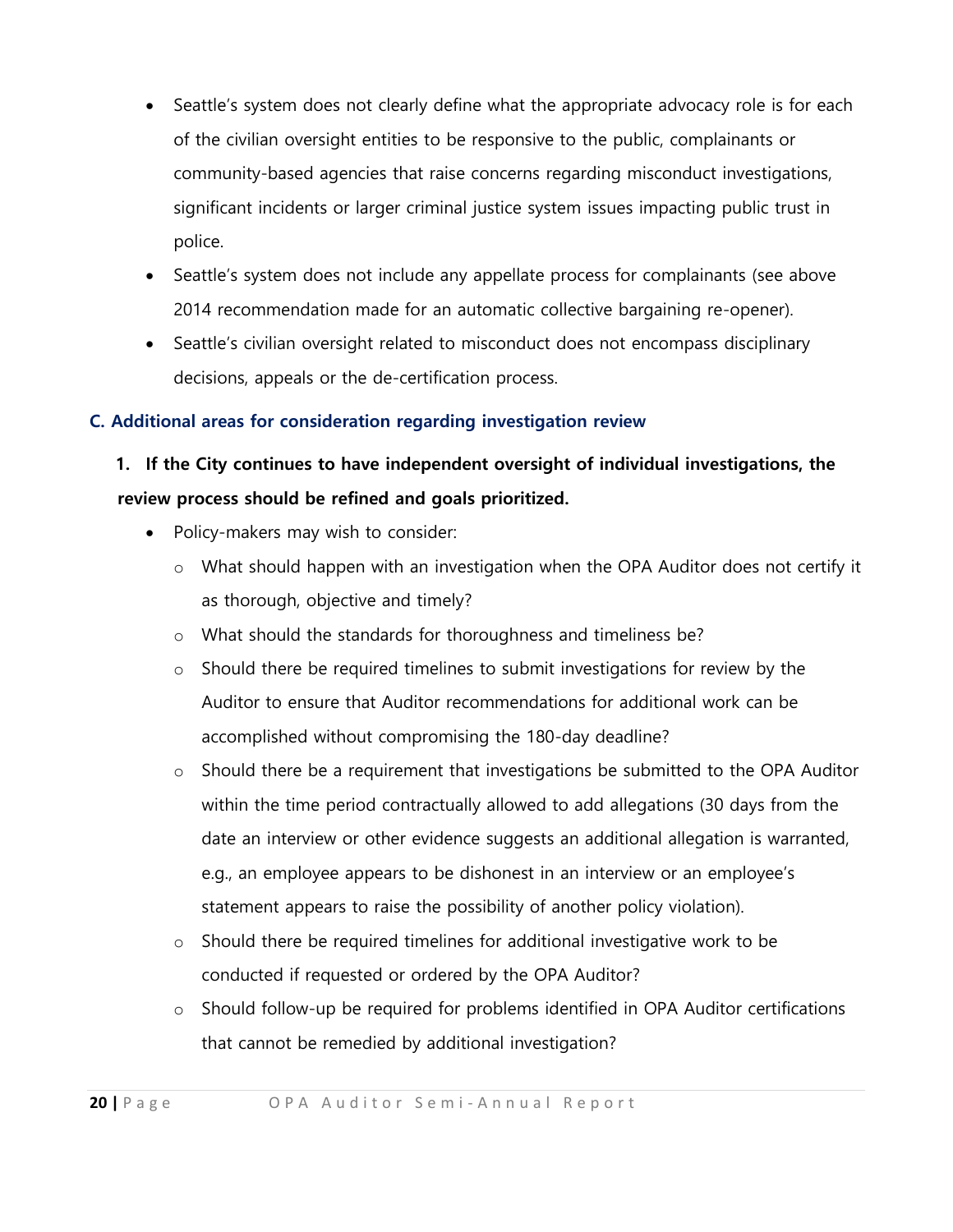- $\circ$  Should there be a requirement that investigations be re-submitted to the OPA Auditor if additional investigative steps are taken or additional documentation is added to the file after certification (and/or should that not be permitted after certification without consultation)?
- There are inherent trade-offs where the process could be improved if competing objectives (individual accountability vs. broader system improvement) were more clearly articulated. For example, what is the preferred outcome:
	- o When the OPA Auditor determines the investigation is of sufficient thoroughness and objectivity, but is not timely;
	- o When documentation of investigative weaknesses by the OPA Auditor would impact the potential findings, discipline or appeal;
	- $\circ$  When requiring additional investigation would result in the preliminary disciplinary notice not being served within 180 days, eliminating the possibility of discipline; and
	- o When an investigation is of sufficient quality to meet the preponderance standard but could be more thorough, and other investigations may be impacted by directing additional work in that investigation.
- There is not always a remedy if the OPA Auditor finds that an interview included leading questions, relied on personal opinion or knowledge, did not elicit complete answers or pursue what appeared to be discrepancies or gaps in information.
- Seattle's system does not include any review from the point of the OPA Director's recommended findings to resolution (i.e., there is no review of the entirety of the case file, including aspects such as closing letters, disciplinary steps, appeals, etc.).
- Seattle's system does not set a standard by which the quality of investigations is measured. Should it be:
	- $\circ$  Against all the requirements set forth in the OPA Manual or just certain ones?<sup>16</sup>

**21** | Page OPA Auditor Semi-Annual Report

 $\ddot{\phantom{a}}$ 

<sup>&</sup>lt;sup>16</sup> The recent Monitoring Team OPA Assessment measured investigations against a few criteria in the OPA Manual that they selected, and did not measure compliance with other criteria that may also be important to the public.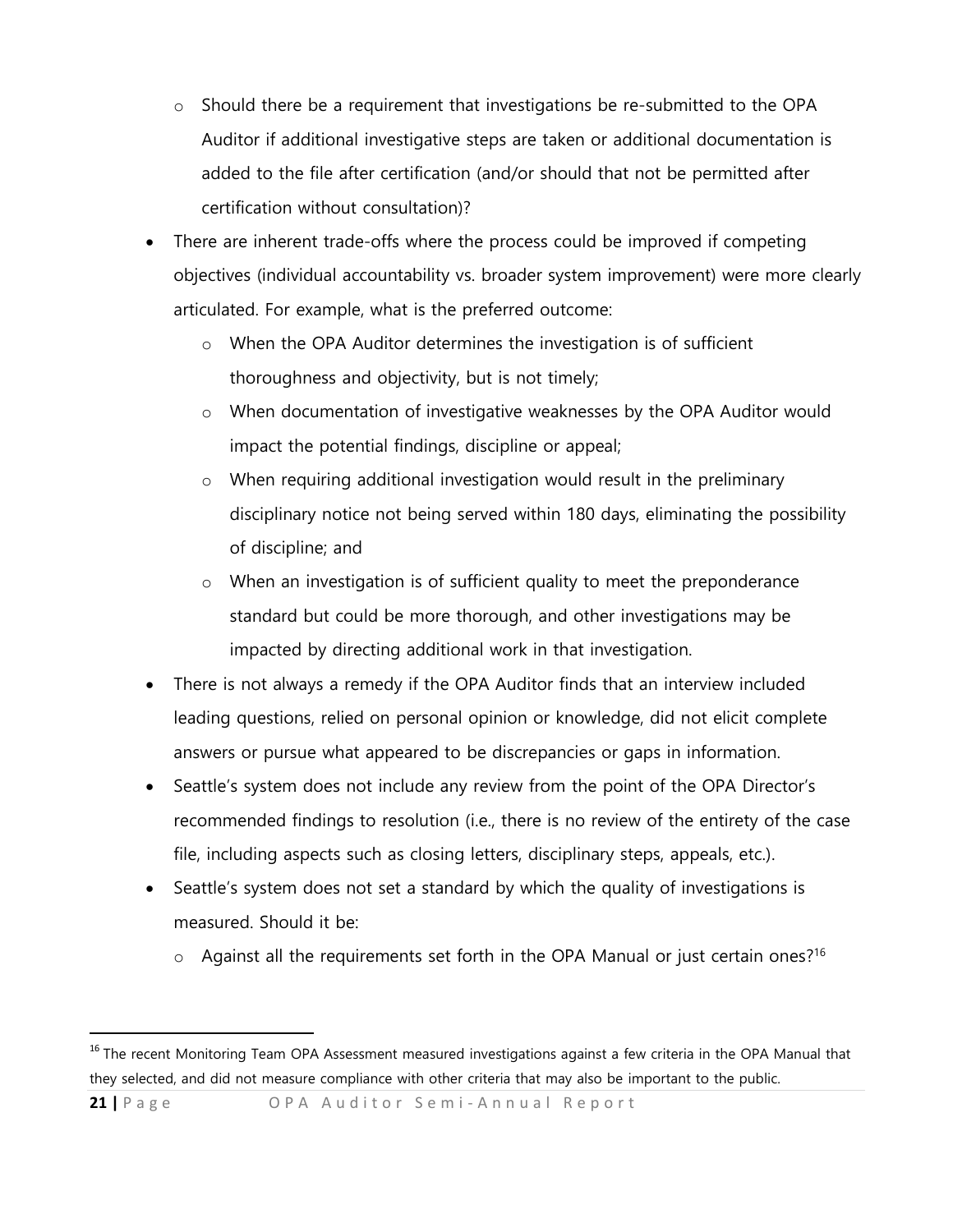- o As in-depth as possible, using all available technical or forensic independent expertise and investigative strategies?
- Seattle's system does not include access to mediation files or observation of the mediation process by the OPA Auditor.
	- o Should the commitment to confidentiality, which is an important element of mediation, include the ability to audit?

**2. The OPA Auditor is authorized to conduct additional systemic audits and reviews related to accountability, but Seattle's system does not provide capacity for those functions in addition to review of classifications and investigations, particularly in light of the increase in complaints and investigations to be reviewed.**

- The OPA Auditor is an individual with legal expertise with whom the City independently contracts for a fixed number of hours each year. Seattle does have a City Auditor, but no staff is dedicated to review police or criminal justice functions and systems. The CPC also does not have staff capacity for these functions.
- As noted above, there is also no authority or capacity provided in Seattle's system for broader systemic assessments and reviews beyond the accountability system.

# **3. Seattle's system is not designed for the kind of investigation review that in some cases may better meet the needs or expectations of the public or complainants.**

- The OPA Auditor is not provided direct and unfettered access to SPD and OPA databases or the ability or capacity to use forensic or technology experts to independently verify evidence provided, tactics and equipment described, determine what other evidence might be available in various systems or provide additional expertise.
- Collective bargaining agreement contractual deadlines and OPA processes do not allow for detailed Auditor reviews over several days for investigations as a matter of course.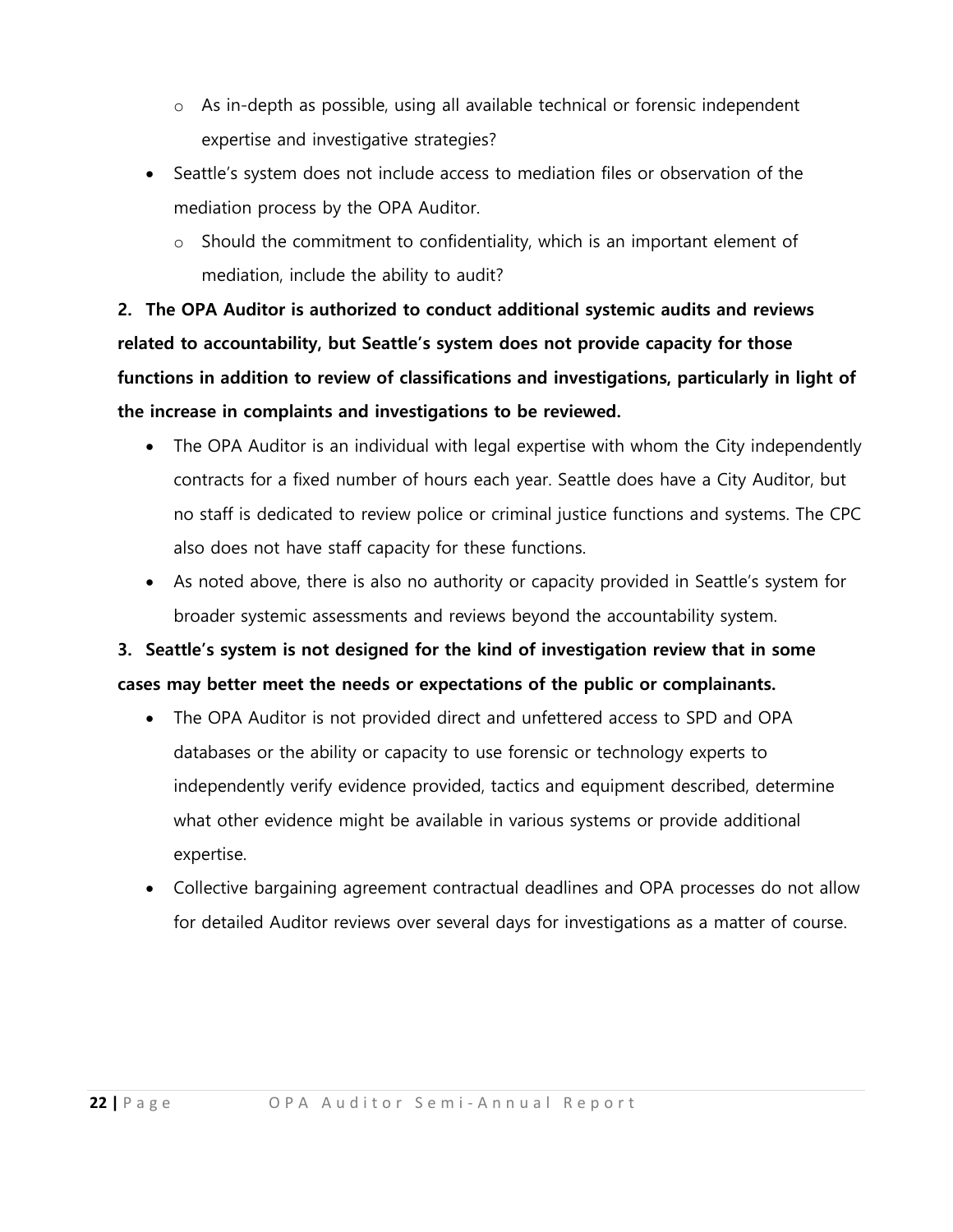# **Investigations Reviewed**

 $\overline{a}$ 

During this reporting period OPA submitted 207 investigations for my review, compared to 121 in the first half of 2015.<sup>17</sup> OPA did an excellent job on many investigations and the intake process continued to improve, as the philosophy and best practices incorporated into the OPA Manual through the work of the Director, the OPA Auditor, and the Community Police Commission have become largely operationalized. New OPA personnel were rotated in during this reporting period with much less disruption than previously, despite increased caseloads. OPA still struggles with case management, which in turn results in too many cases being submitted too close to contractual deadlines, limiting the efficacy of the review process. The case closing process still must be streamlined, there needs to be more consistent use of email notice to the parties when the investigators submit their investigations for review, and clarity in reporting as to when OPA considers an *investigation* 'closed' versus the date the complainant, public, or employee would consider the *case* 'closed' would be helpful.

In my last report, I observed that OPA was doing well at meeting most of the requirements of the OPA Manual regarding intake and investigations, but noted some areas for continued improvement. In several of those areas, improvement was made since the last report, such as:

- $\triangleright$  the OPA Director, Deputy, Captain and Lieutenants now meet weekly to discuss the transfer of cases from intake to investigation and what the investigative plans should be to help focus investigations on the most salient points and ensure any potential weaknesses in evidence are addressed prior to the commencement of each investigation;
- $\triangleright$  investigators are asked to prioritize review of any evidence not reviewed during intake, even if they do not have time to take other investigative steps, so that perishable evidence is not lost or deadlines for notification of additional allegations are not missed;

<sup>&</sup>lt;sup>17</sup> In 2015 OPA elected to modify past practice to bifurcate into separate investigations certain cases where there were multiple allegations. Thus, when OPA issues its statistical reports on the number of complaints resulting in investigations, it will need to account for this change in approach or it will appear that there is a greater than actual increase in complaints warranting investigation. (E.g., in the past a case that involved a single incident where certain officers were alleged to have used excessive force and others were alleged to not have used their In-Car Video as required would have been handled as a single investigation; OPA has changed its practice to instead bifurcate the single incident into two investigations.)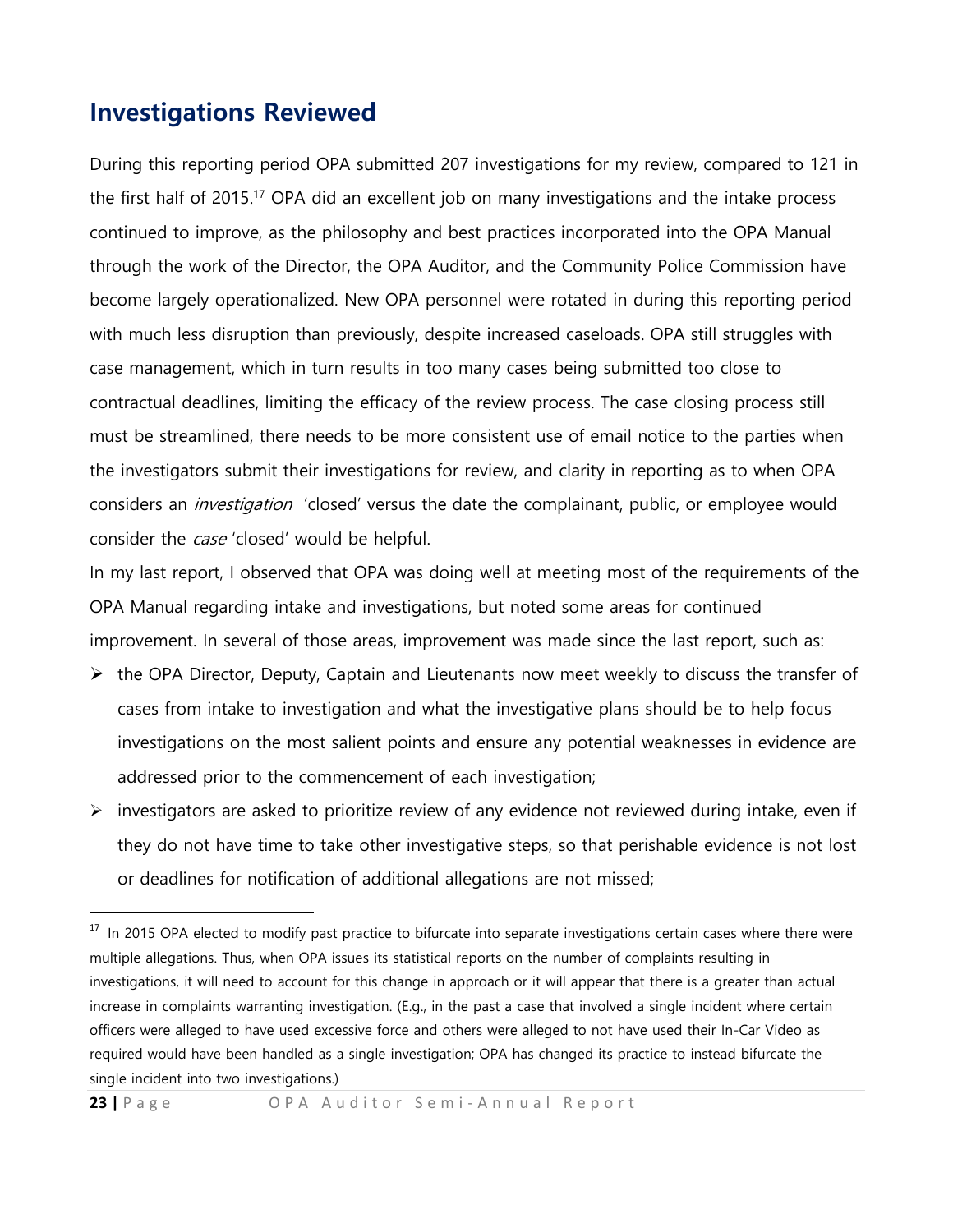- $\triangleright$  intake personnel are knowledgeable about how long various SPD and jail records are retained in order to make sure they first gather evidence with short retention schedules;
- $\triangleright$  during interviews, investigators more frequently follow up where answers are unclear or present conflicting information and ask questions so as not to rely on the investigator's or supervisor's experience or judgment rather than obtaining corroborating evidence; and
- $\triangleright$  case summaries are stronger and more uniform in describing the key facts and evidence garnered in the investigations.

Additional improvement is still needed in areas such as:

- $\triangleright$  investigations should be submitted for Auditor review quickly enough after the interviews and collection of evidence so that if additional steps are needed there has not been a passage of time that diminishes the quality of follow-up; or if additional allegations are warranted or more investigation is needed, doing either is not compromised or foreclosed by deadlines imposed by the collective bargaining agreements;
- $\triangleright$  investigations that require due process hearings and the possible imposition of discipline should be submitted to the Chief of Police with sufficient time for thorough review;
- $\triangleright$  investigators should document the investigative rationale when steps are not taken, so that if there was a legitimate investigative decision not to obtain referenced evidence or interview a witness the rationale for not taking those steps is apparent and the thoroughness of the investigation can be judged by any reviewer of the case file;
- $\triangleright$  where relevant, intake personnel should consistently document whether they have asked complainants and witnesses if they have personal digital media (business video, phone video, photos, texts, etc.) and take steps to obtain it;
- $\triangleright$  informational materials about OPA and the complaint process must be translated into languages other than English and be updated to reflect current information; and
- $\triangleright$  OPA should fully utilize the IAPro system to continue refining case flow processes that can reduce the time it takes to complete investigations.

Detailed below are the investigations reviewed in this reporting period that I did not certify or where additional investigative steps were requested, directed or discussed.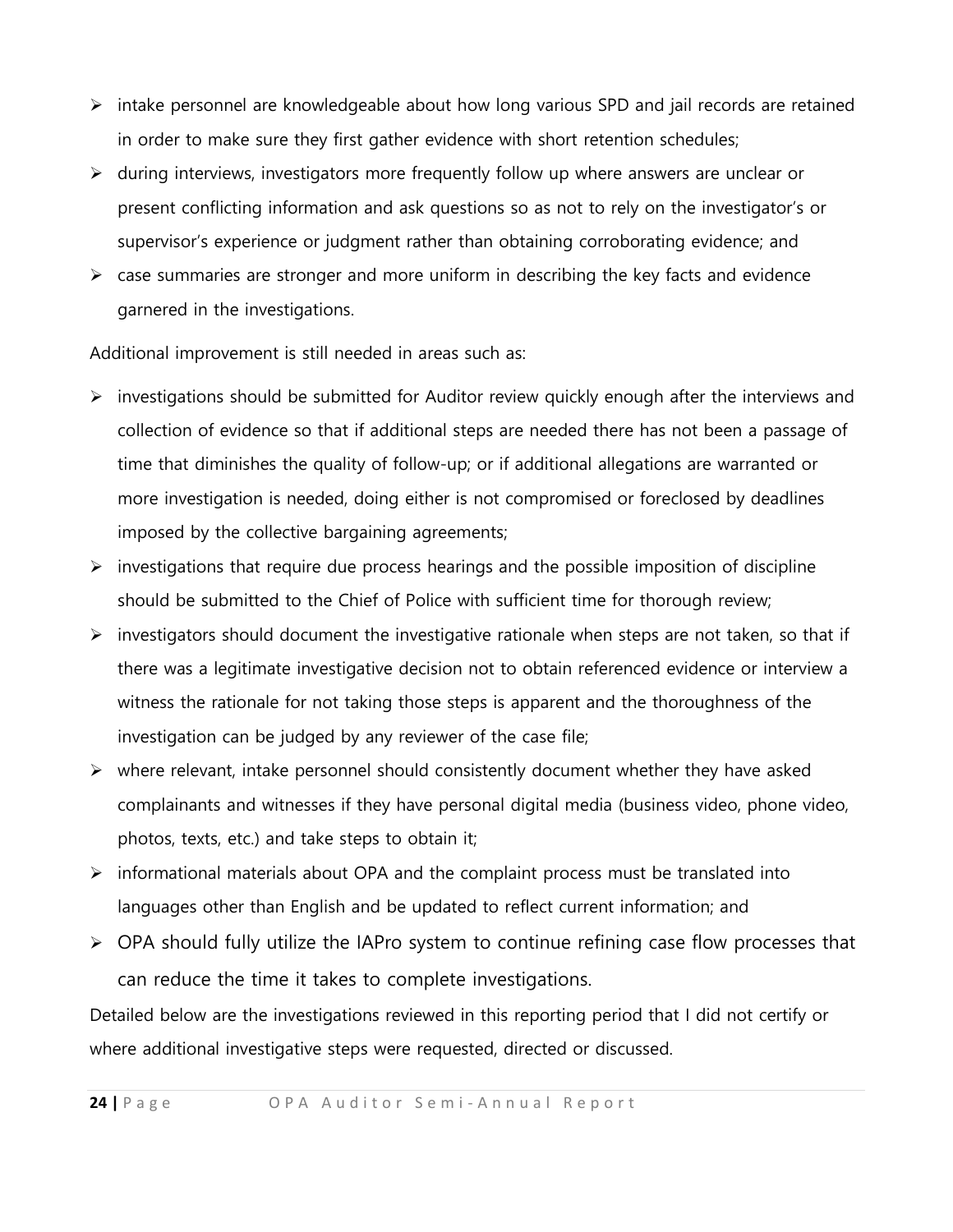#### **Investigations Not Certified**

Of the 207 investigations I reviewed in this reporting period, there were seven that I did not certify as objective, thorough and timely.<sup>18</sup>

### **#1**

 $\overline{a}$ 

The complainant in this case owned a car being driven by her friend, who is an African American male. The complainant alleged that the officers conducted biased policing when they pulled her friend over for stolen plates. She claimed she had not reported the plates as stolen. She also alleged the officers wrongfully took the license plates from her car. The officers were working in a two-officer patrol car and had noticed the vehicle stopped next to them at an intersection. The passenger officer ran the rear license plate of the vehicle and learned that it had been reported stolen. As the subject pulled into a gas station, the officers initiated a traffic stop. They believed that they had reasonable suspicion to detain the subject for possession of stolen vehicle plates. They handcuffed the subject and had him sit on their front bumper while they gathered information. Several additional officers arrived at the scene and stood facing toward the subject as he sat on the bumper. After a period of time, the officers determined that the subject had no knowledge that the vehicle plates were stolen or that the plates had been switched. The subject was released from the scene and both license plates were taken into evidence. The actions of the officers were then reviewed at the scene by a patrol sergeant.

This complaint was about only one issue: whether the driver was racially profiled or in any way treated differently due to his race. OPA focused on the fact that the plates were determined to be stolen, thus providing reasonable suspicion to detain the subject. My concern was that OPA did not sufficiently address the rationale for the officers initially running the plates or address the nature of the detention, both of which were material to the allegation. Regarding the decision to run the plates, the passenger officer told the OPA investigator that it was routine for him in the role of a passenger in a two-officer patrol car to run plates while the driver officer focused on patrol vehicle operation. OPA should have verified there was not a call from dispatch or direction

<sup>&</sup>lt;sup>18</sup> This is another element of the review process, which in my view, remains a weakness in Seattle's system. When the OPA Auditor does not certify an investigation, the only effect is that there is a document in the case file that states that it has not been certified, and it can be later discussed in a semi-annual report.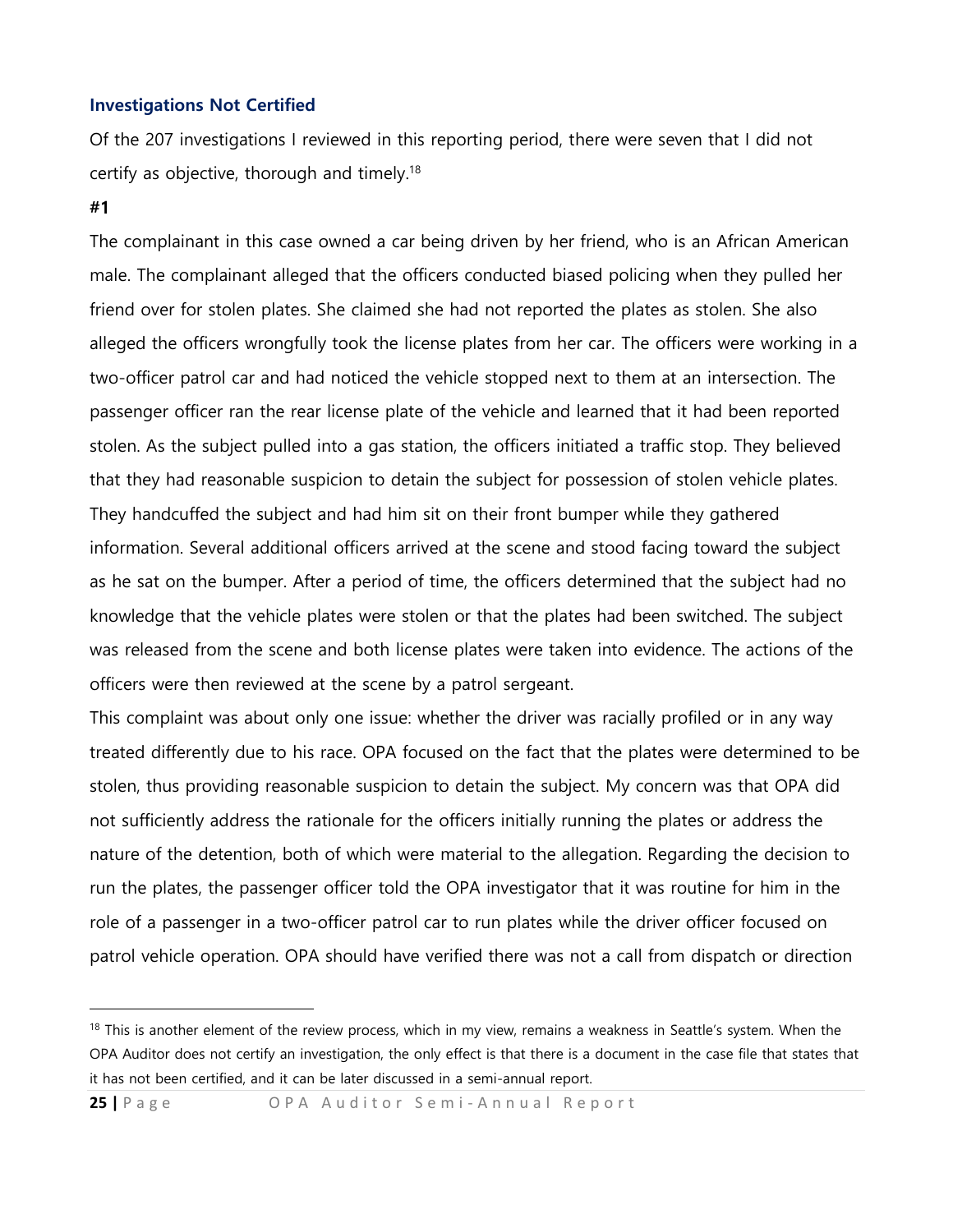from a supervisor to run plates and then assessed whether the use of discretion to run the plates in this instance was consistent with training and policy and if that policy and training reflects an unbiased approach. For example, were the named employees' statements that it is 'normal practice' to run plates while they are on patrol corroborated by records showing that they run plates randomly in a variety of neighborhoods with drivers of various races as a regular course of business? OPA should have inquired of the officers whether something about the vehicle, the driver's appearance, the driver's behavior, the neighborhood, or the time of day was a factor in their decision to run the plates.

While OPA inquired whether the decision to run the plates was made before the named employees were aware of the race of the driver, the record was left unclear as to whether they were behind or to the side of the driver's car when they ran the plates, and at what distance.

The other element of the stop OPA should have addressed was the detention of the driver, to ensure that was also done without bias. For example, OPA should have inquired about and assessed whether the request for license and identification, use of handcuffs, positioning the driver on the bumper of the car, the number and positioning of officers, and length of time the driver was detained were each consistent with training and policy. OPA should have assessed whether the named employees were diligent in releasing the driver without undue delay or whether they in any way prolonged the detention without justification.

This case provides a good example of weaknesses in Seattle's investigation audit function that I had hoped the Federal Court Monitoring Team's assessment of OPA investigations, and in particular their assessment of the investigation review process, would address. As I have noted in prior reports and in recommendations regarding needed improvements to the accountability system, the OPA Auditor's authority to "direct" additional investigation is in many instances constrained by any number of factors. In this instance, the case had a 180-day deadline of December 15.<sup>19</sup> It was submitted for my review in mid-November; I reviewed the case and raised these issues on November 19. OPA responded by asking to discuss the case on December 1st, by

**26** | Page OPA Auditor Semi-Annual Report

<sup>&</sup>lt;sup>19</sup> Pursuant to the City of Seattle's collective bargaining agreements with SPOG and SPMA, discipline can only be imposed for a sustained allegation of misconduct if the OPA investigation is completed and SPD serves the proposed disciplinary notice on the named employee within 180 days of the complaint being made or acknowledged.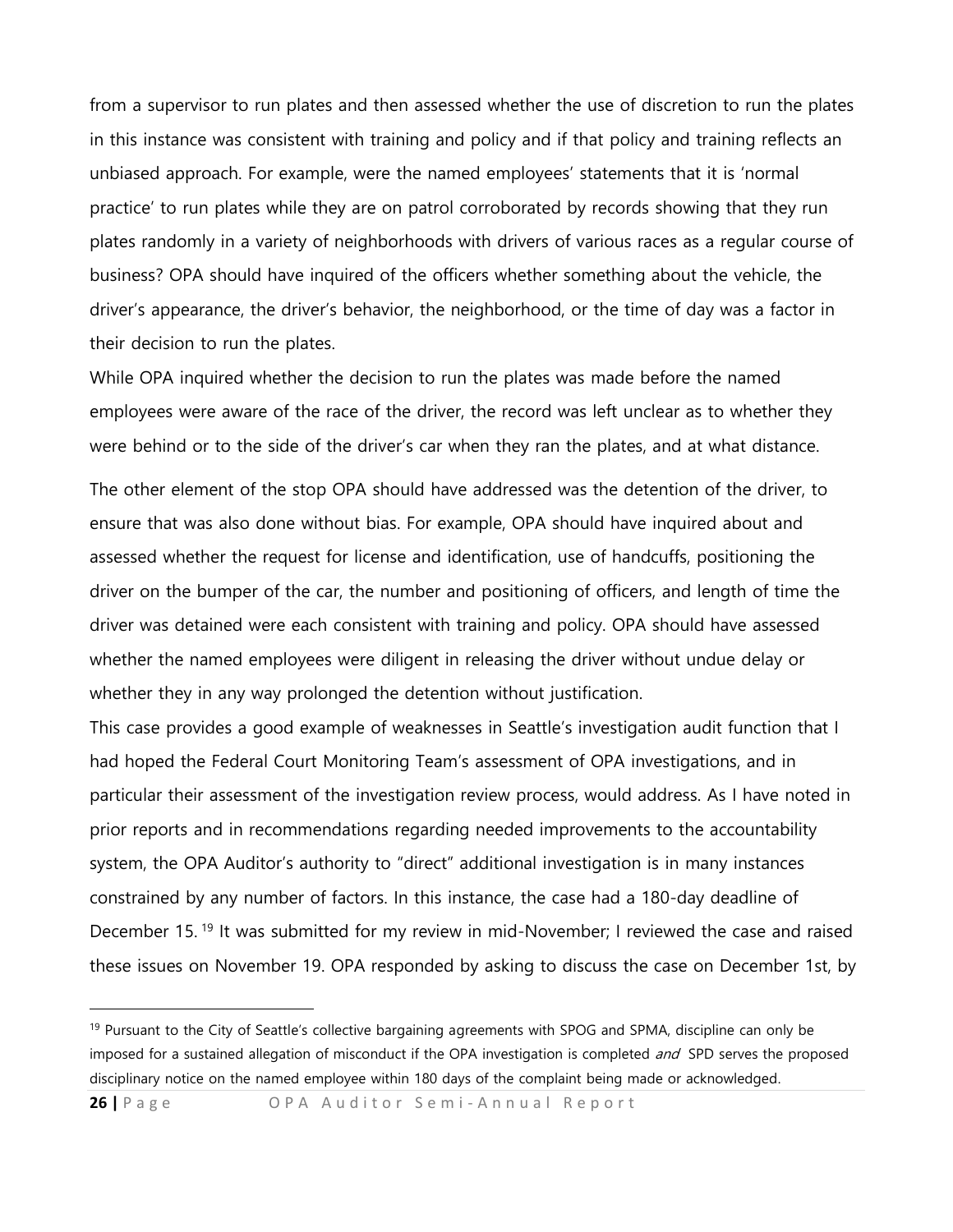which point it would have been impossible for OPA to provide the required 5-day interview notice to any employee, conduct any additional interviews, finalize the case, have a discipline meeting and serve any notice on the employee, thereby effectively eliminating the option of a Sustained finding that might result in discipline.

Nonetheless, additional investigation still could have been done in order to better address the complaint, regardless of the ultimate finding, but given that the initial investigative plan used by OPA for the investigation had not captured the essence of what needed to be addressed, the necessary evidence had not been gathered and that the assigned investigator was no longer in OPA (due to a rotation schedule unrelated to this case), OPA advised me that it did not think that my request for additional investigation could remedy the issues I had identified. The OPA Captain suggested that instead of conducting additional investigation, and noting the challenges often inherent in investigating allegations of bias, OPA should learn from this and create an investigator's checklist that would in the future be part of all investigative plans regarding questions of bias for officer-initiated contact. I did not certify the investigation but agreed as to the value of using such a checklist and will review it when provided. The OPA Director closed the case with an Inconclusive finding.

### **#2**

In a case involving an anonymous complainant who alleged that the officer was regularly frequenting a strip club in uniform, harassing staff and dancers while on duty, the allegations involved Professionalism and Using Position or Authority for Personal Gain. I felt, and the OPA Director agreed, that given the nature of the allegations, the officer should not have received notification of the complaint until investigators conducted surveillance. Additionally, I was concerned that premises video had not been secured during intake. OPA also had not interviewed the officer's supervisor to confirm that the frequency, nature and duration of the officer's site visits were appropriate and to inquire about the reference made by the officer during his OPA interview that other officers conducted similar social contacts simply as a way to stay informed as to what was happening in the area. OPA interviewed the manager, who did not believe the officer behaved inappropriately, but OPA did not interview the business staff who were identified during intake or other staff (such as the bouncer). Attempts were made by phone toward the end of the

**27** | Page OPA Auditor Semi-Annual Report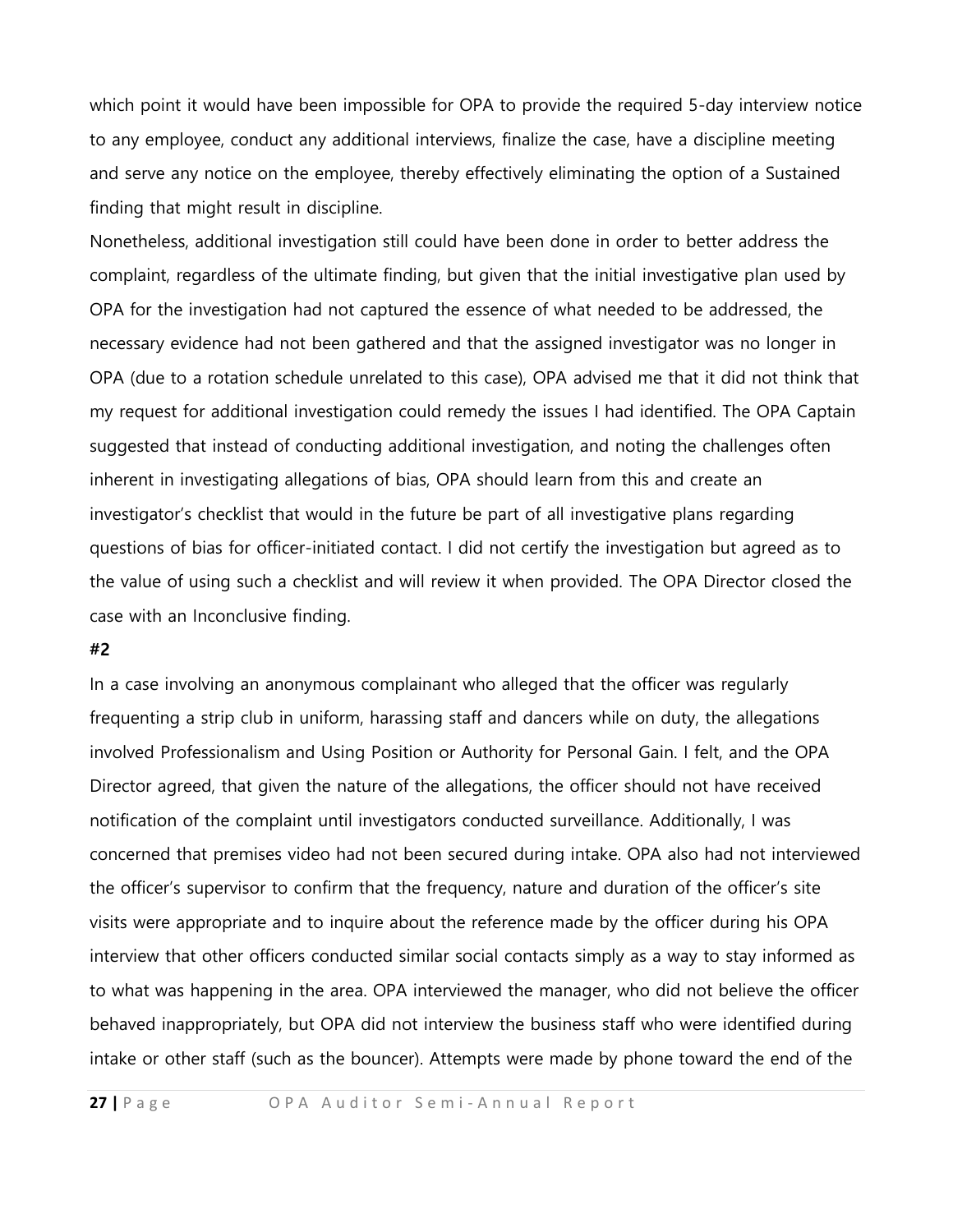investigation to contact the business staff identified at intake, but the manager had changed since the complaint was first received and the other staff person did not respond to phone messages (an in-person site visit was not made as a way to contact witnesses). OPA articulated that they believed the preponderance standard had been met, making these additional interviews not essential, especially given competing workload demands and limited resources. I did not certify the investigation but given the limited time remaining before the 180-day deadline did not view that ordering additional work would be effective. The OPA Director issued findings of Unfounded. **#3**

# Another case I did not certify involved failure to complete mandatory training. The procedure for these types of cases is that SPD's Compliance Bureau compiles and forwards to OPA a list of employees for whom records reflect failure to complete all required training, along with the specific training at issue. Because of the large number of these, in order to streamline the process, in 2015 OPA worked with the relevant unions to see if it would be efficient for the most basic of these cases to be partially handled by the line. OPA created the files, included the relevant training directives and then delegated to each employee's supervisor the responsibility to interview the employee, per OPA instructions. The file was then returned to OPA for any additional needed documentation, drafting of the Case Summary and Director's Certification Memo. The overwhelming number of supervisors took their responsibility seriously and interviewed the employee in their command as directed. In this case, a Detective was alleged to have not completed in 2015 the mandatory classroom training on Defensive Tactics. The interview by the line Sergeant was neither objective nor appropriately professional. He simply used the interview as an opportunity to express his personal opinions, with gratuitous sarcasm. Nonetheless, since the record was clear that the training had not been completed, I did not request additional investigation. The OPA Director issued a finding of Sustained.

#### **#4**

The next investigation I did not certify involved officers who had recently reviewed a "wanted bulletin" with several photographs of a robbery suspect. They noticed someone who could have been the individual in the wanted bulletin and radioed for other officers to assist in stopping him to investigate further. Two additional officers responded and it was quickly determined that the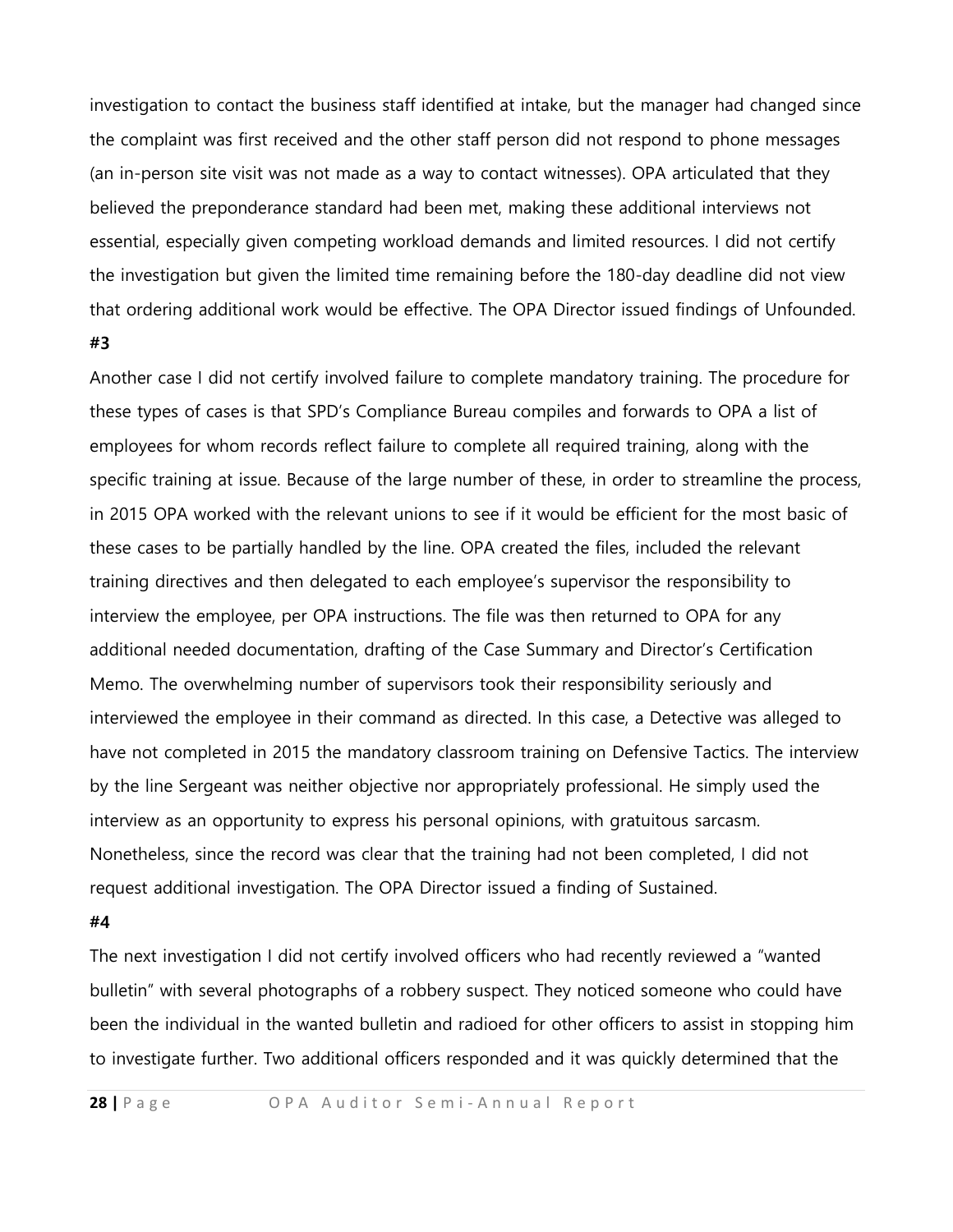person they stopped, the complainant, was not the suspect from the wanted bulletin. One of the officers explained to the complainant about the reason for the stop. The complainant called OPA to ask if there was such an armed robbery incident that led to his stop. As part of the intake process, OPA found that the required documentation following a Terry Stop had not been completed. OPA interviews indicated that each pair of officers had thought the other would complete the documentation.

The case had been assigned to the investigator on March  $27<sup>th</sup>$ . The investigator reviewed the file, but did not attempt to obtain any relevant evidence, including 911 tapes (an important priority for the intake process is to quickly gather any evidence which might be 'perishable' such as video that is recorded over or not retained after a certain time period, text messages that might be erased, etc.). The investigator sent the required classification notice on April 3<sup>rd</sup> and then no other investigative steps were taken until July 9th when the investigator called the complainant and sent an opening letter (this was now more than three months after the complaint had been made). By the time the investigator requested the 911 tape on July 31, the 90-day retention period for retaining the 911 digital file had long since passed (it ended June 3rd). I did not certify the case, and because additional investigation would not serve to remedy the lack of timeliness or lost evidence, I did not request additional work. The OPA Director issued findings of Lawful & Proper as well as Training Referrals on the Terry Stop allegations.

#### **#5**

I did not certify a case where the complainant had alleged an officer had discriminated against two unknown subjects based on their religion when they were exercising their free speech rights at the Pike Place Market. While the investigation addressed whether the named employee's comments and actions indicated any bias, the investigative plan, including the allegations and the interview, in my view should have also addressed whether the named employee's comments and actions reflected a lack of professionalism. I also found that the interview of the named employee was not sufficiently objective. There was no indication OPA followed up on some social media information and no investigative steps had been taken for nearly three months.

#### **#6 & 7**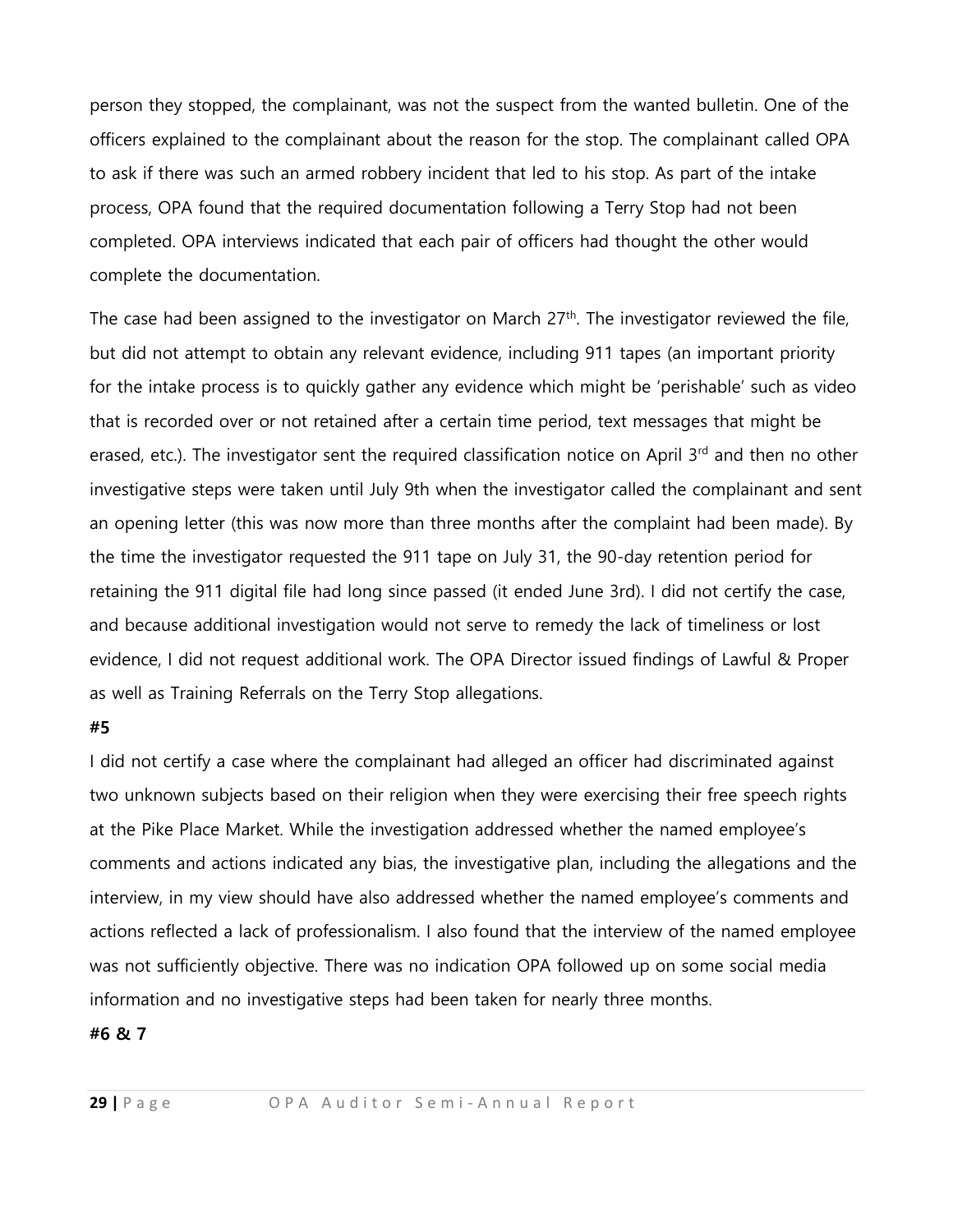The last two cases I did not certify involved the same investigator as the case above and allegations of failure to use In-Car Video (ICV) as required. Each required only a single employee interview. In one, there was a gap of nearly four months after the investigator sent the initial classification notice until he took any other investigative steps. In the other, no steps were taken for two and a half months. As well, confirmation as to whether the ICV system was working properly on the date in question was not conducted prior to the interview of the named employee in either case<sup>20</sup>.

### **Additional Investigation Requested or Discussed**

### **#8**

 $\overline{a}$ 

In a case involving an anti-crime team drug bust, where the complainant alleged the officers took the suspect's wallet and put it aside and then didn't return it, I reviewed the investigation and requested additional work be conducted on October 21, 2015. The 180-date was November 21, 2015, and, as of February 1, 2016, the case has not yet been re-submitted to me for review and certification.

This highlights another weakness in Seattle's investigation review system. There is no requirement that any investigative follow-up requested or ordered be conducted in a timely manner. If getting a higher quality of investigation results in the possibility of discipline being foreclosed due to contractual deadlines being missed, those concerned with accountability may wish to weigh the relative benefits to the public of this approach.

The complainant in this case stated that she had watched a surveillance video from a camera connected to a computer in the residence that showed an officer driving away from the location with the wallet on top of his vehicle. She believed the computer and video had been seized by SPD. OPA had not identified whether a computer with relevant video was seized by the SPD team during the execution of their search warrant. If so, OPA needed to determine if the referenced

<sup>&</sup>lt;sup>20</sup> Similar issues of lack of timeliness were raised during the previous reporting period. There was a third case technically in this reporting period with an equivalent lack of timeliness that I reviewed in July, but because the gap of more than three months without investigative steps was actually during March – June in the prior reporting period, I did not cite it above.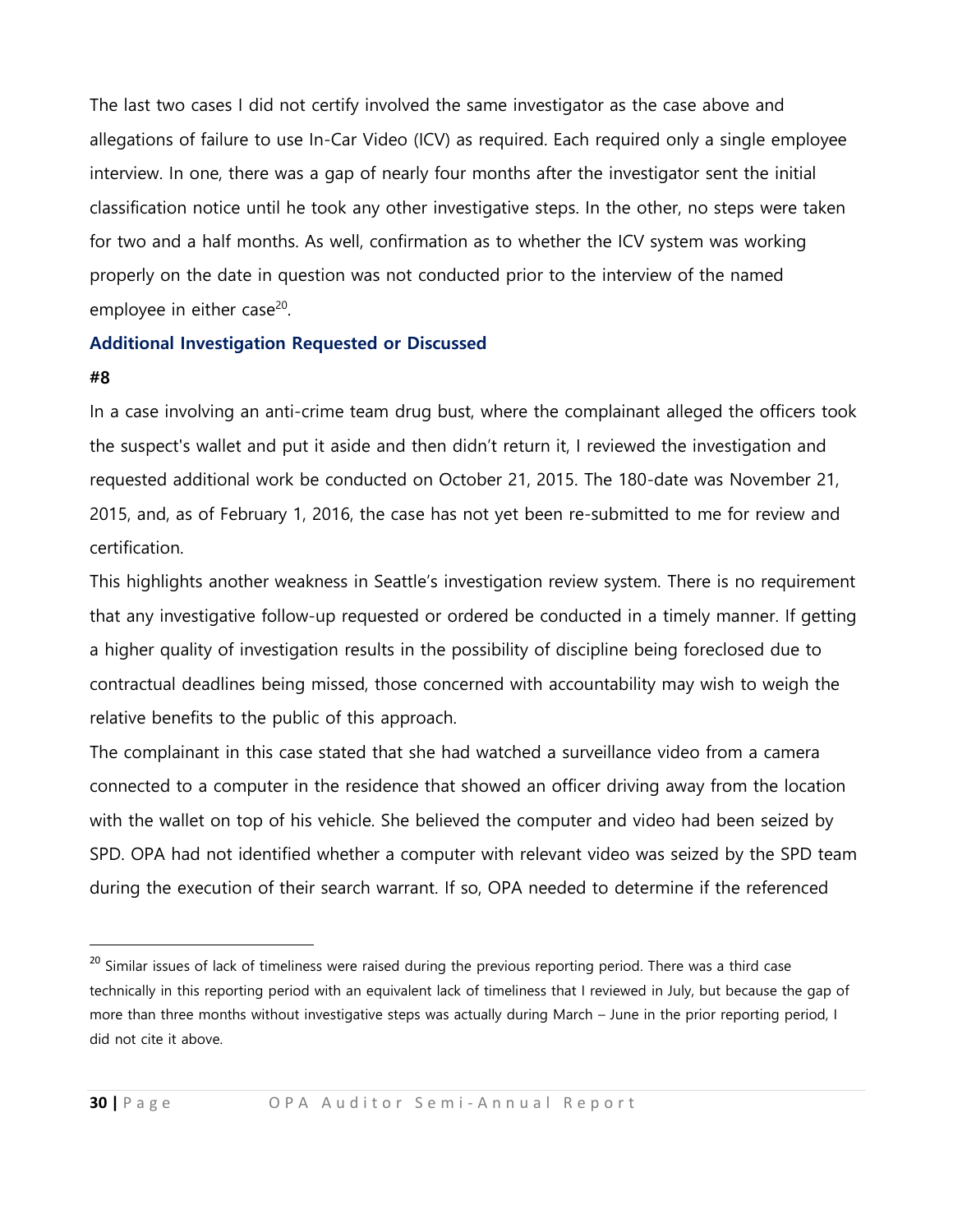video existed, retrieve it and review it to determine if the missing wallet or other relevant information was documented.

There was no indication in the case file that the investigator took steps during intake or upon being assigned the case for investigation to learn whether those who executed the search videotaped it or took photos to document the scene, and if so, to obtain the video or photographs (and, if not, whether that was consistent with SPD policy). There was a single question on this point asked of one of the interviewed employees nearly five months after OPA had received the complaint, to which the reply was, "A lot of times we do video record. It depends. Sometimes we take photographs, sometimes we video, sometimes we do both. It has to be documented in some way before and after we search. And on this particular one, not quite sure which one we did." There were also no follow-up questions inquiring as to the apparent lack of documentation regarding a video or photos and the Sergeant's role in screening Officer statements to make sure each included a thorough and accurate representation of the incident and the evidence. OPA had not included an allegation regarding thoroughness and accuracy of reports or the Sergeant's obligation to screen them.<sup>21</sup>

Further, the Sergeant interviewed by OPA stated that OPA should also interview two officers because they had direct contact with the suspect. Only one was interviewed by OPA. (Not all the officers at the scene were interviewed, but at a minimum those who had contact with the subject or his property or who had documented or screened the search needed to be interviewed.) Additional documentation, such as the operations plan and after action reports, and the witness officer statements needed to be obtained as well.

None of the employees interviewed were questioned about the policy requirements regarding Securing and Transporting Detainee Property, whether they complied with the responsibilities, and if not, why not. The investigation was silent on that point. The case also raised issues about which

 $21$  When the complaint was first classified, it appeared from the intake investigation that there was an absence of documentation regarding checking the wallet, putting it in a bag, and handing it to another officer, the officers' interaction with the suspect (or of any video, as noted above) in the officer statements, which warranted the addition of an allegation about thoroughness of reporting.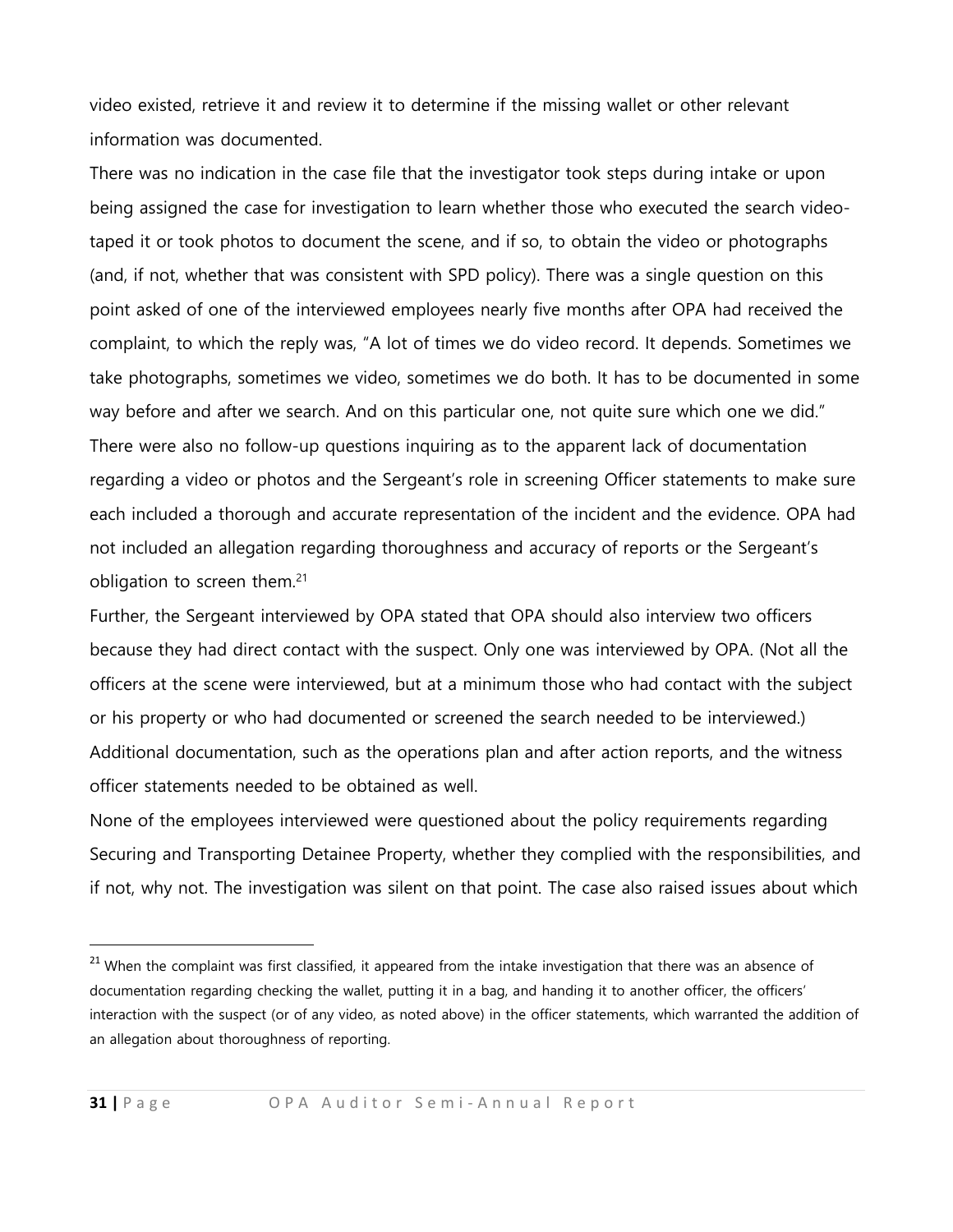a recommendation has been made previously regarding the lack of an ICV in special vans used for this sort of operation, no clear exemption in ICV policy for ACT/SWAT actions, and no clear obligation in ICV policy regarding premises searches (the policy covers search of person and vehicle but not location).

The opening letter in this case was sent on May 22. The investigator did not review the file or take any steps to obtain evidence until September 3. Other investigative issues were noted as well.

#### **#9**

In a case where officers had responded to a call of a male in crisis who was bleeding in the restroom of a store where the subject had apparently stabbed himself, the restroom area of the store was closed and marked by a sign. The complainant entered the closed area and wanted to use the restroom. The store manager and the officers told the complainant that the restroom was closed and that it was not safe to enter because of the blood inside. The complainant alleged excessive force had been used and that the officers were biased in their enforcement action. I was concerned that OPA did not address the failure of the officers on the scene, those in the chain and the Detective who did the follow-up to ensure that the store video and witness statement had been obtained. I certified the investigation since it was thorough regarding the named employees' use of force and lack of bias, but noted on my certification that OPA still needed to address the failure to obtain the video and witness statement. OPA chose not to initiate a complaint because the training on Type I force investigation is permissive on collecting that data and the OPA Captain thought a memo on point to the precinct commanders and the Force Investigation Unit would be a more effective approach. (See my recommendation on a change to SPD policy in the recommendations section of this report.)

#### **#10**

In a case involving an employee alleged to have not been forthright and possibly obstructing officers in another jurisdiction who came to her home looking for her son as a suspect in a domestic violence incident, no investigative steps were taken from March 20 until the case was re-assigned to a different investigator on July 1. That delay then resulted in insufficient time to

**32** | Page OPA Auditor Semi-Annual Report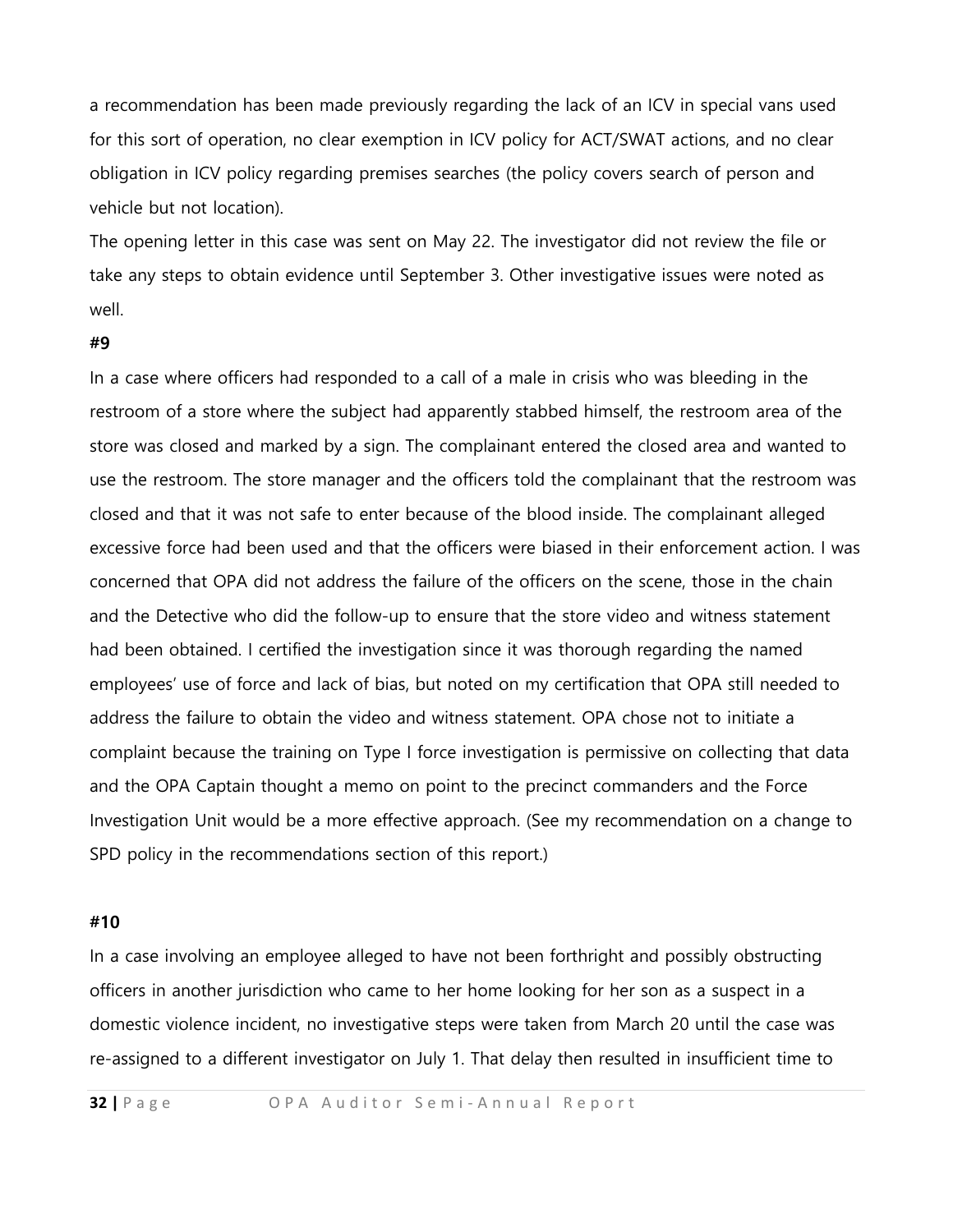conduct more than a very limited investigation. I felt there was additional evidence that would strengthen the investigation by filling in a number of gaps in the record.

In her OPA interview, the named employee stated that, contrary to the incident report, the officer did not initially tell her why he was there, that she would be charged with a crime if she was lying or that he would get a warrant. She also stated she did not understand why the officer would have written in the incident report that she appeared evasive and deceitful. It would have been helpful for OPA to have inquired of the Named Employee whether, prior to the arrival of the police at her apartment, she was aware of her son's possible involvement in a domestic violence incident and/or that they were looking for him, and, if so, how. Also, if in her view the incident report was incorrect in material ways (she disagreed with the officers' views that she was not being honest and was obstructing them), further inquiry may have been useful as to why she entered into a Stipulated Order of Continuance whereby if she did not comply with its terms, she would no longer have the right to a jury trial, to question witnesses, including the officers, or to testify, and the judge would make a ruling as to whether the named employee was guilty as charged based solely on the information in that incident report.

Given the small square footage of her apartment, further follow-up was also needed as to how it was plausible that the son could have been in the apartment and the named employee not aware of it. Additional issues were noted on which OPA also followed up.

### **#11**

The need for investigators to document why certain investigative steps are not taken was at play in a case involving an officer working patrol with a Washington State Department of Corrections officer. They were looking for a subject who had an outstanding arrest warrant and went to the subject's workplace. After a chase, the subject ran onto a train station platform where a train employee grabbed the subject and took him down to the concrete platform. The SPD officer then handcuffed the subject. The subject told the screening Sergeant that he had suffered an injury to his face and alleged that the officer had caused the injury.

The ICV clearly proved that the officer had knowledge of the injury to the subject prior to being told by his Sergeant. In his Use of Force Statement, the officer had written that he was unaware of any injury or claim of injury until he was notified by his Sergeant regarding the claim of injury.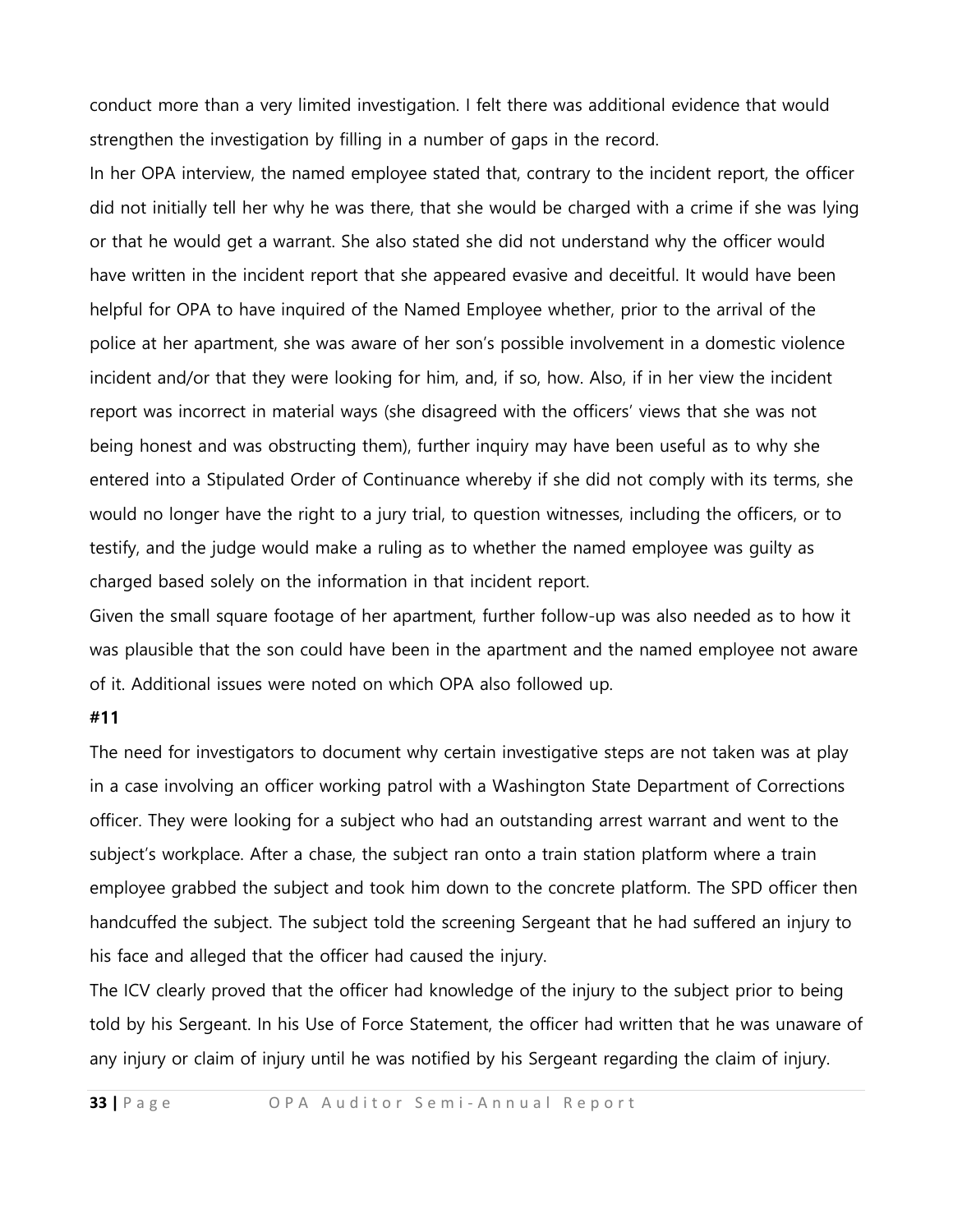Thus it was clear that the officer's written statement was inaccurate regarding when he learned of the possible injury to the subject, but there was insufficient evidence to determine by a clear and convincing standard that it was intentional.

The OPA investigator had interviewed certain witnesses to the arrest of the subject. One of these witnesses indicated he was previously interviewed by law enforcement and the prosecutor's office concerning the same event, and noted two other individuals who may have also witnessed the event. I requested that OPA either interview the other witnesses or document a sound investigative reason why they were not interviewed. OPA amended the case file to articulate that in their view they determined that there was sufficient information regarding the subject's eye injury and officer's conduct at the point of arrest, and that those additional witnesses as well as the prosecutor's documentation would not shed further light on whether the officer's failure to correctly document that he was aware of the injury was intentional.

### **#12**

In a case that had been referred to OPA from the Force Review Board (FRB), I noted there was documentation stating that the FRB would also be referring to OPA a related issue of the supervisory decision for one of the involved officers to be on the street after training personnel had requested that all members of his Academy class (who had just graduated from the Academy) receive additional training prior to the officers officially being on the street. OPA did not address that issue in the investigation, and I had not recalled reviewing it as part of a separate complaint. I asked OPA to follow up to ensure that the FRB referral had in fact occurred or provide documentation of an acceptable reason for the lack of referral. OPA determined no referral had been made so I requested they document in the case file that the OPA Director would take appropriate steps to address that separately, and then keep me apprised of the ultimate course of action OPA would be taking to ensure policy was not violated. (They ultimately initiated a separate complaint investigation.)

#### **# 13**

Officers in another OPA case were dispatched to a call of two unknown males who had looked into a window and then sat in their car parked in front of the home. The officers located the car and initiated a traffic stop. There were three subjects inside of the vehicle, two males and a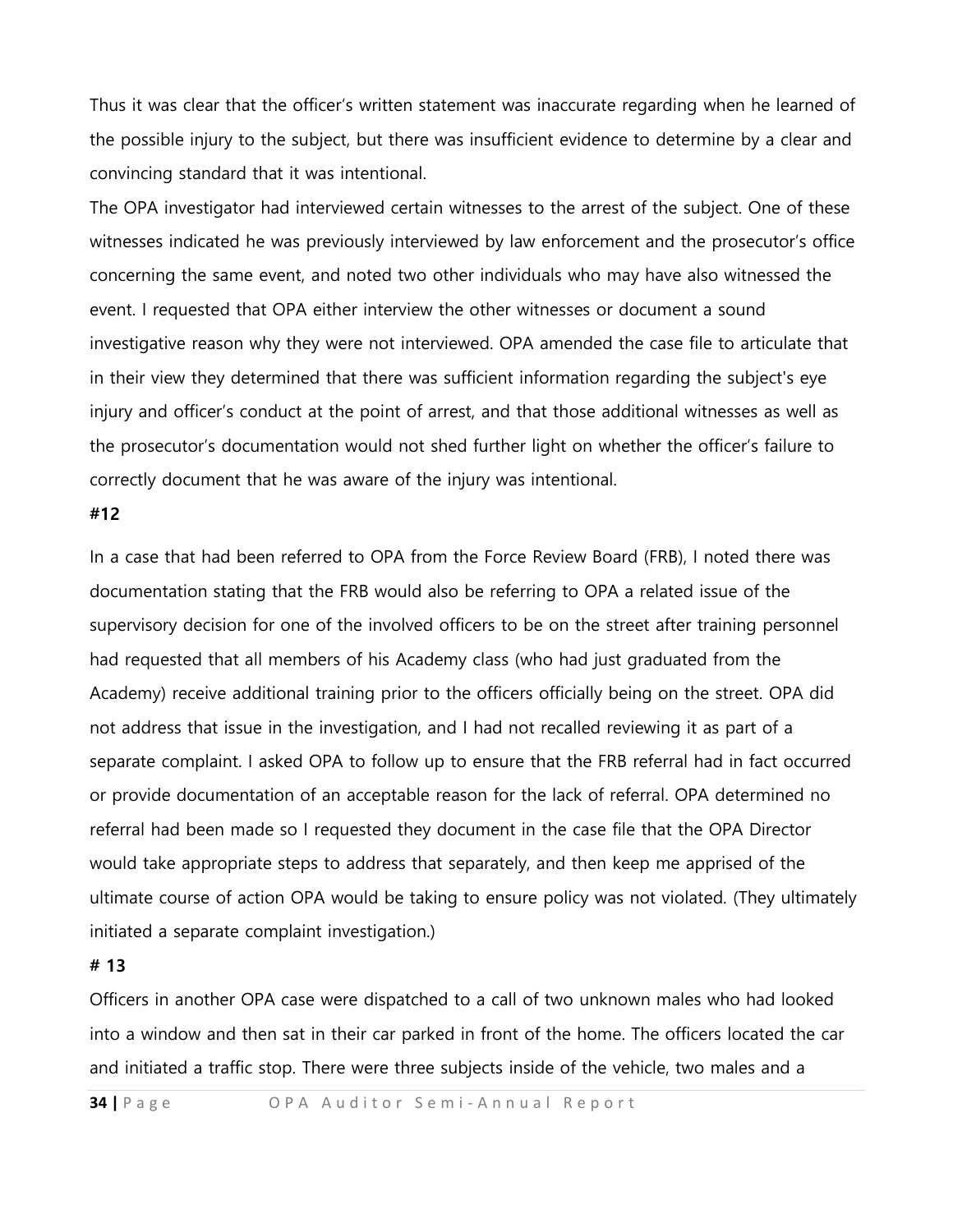female. The male driver was asked to step out of the vehicle in order to have a conversation on the sidewalk. As he acted nervously and appeared to have turned away, one of the officers placed him in handcuffs. After further investigation, it was determined that the two male subjects had looked through the window; they were looking for the female subject but had the wrong address. The three were released and the officers documented the stop.

The complaint was received by OPA on March 23rd. OPA sent the complainant an opening letter on April 16th, advising her, "I am the assigned investigator, and you can find my contact information at the bottom of this letter. I will contact you for additional input, and to keep you advised about the status of the investigation. Your participation in my investigation is critical." No follow-up was made to the complainant until a message was left for her on August 7th, more than four months later and no attempt was made to reach the driver or passengers until a letter was sent to them on August 28th. Ultimately, none were interviewed. Offering the complainant and/or the subjects an opportunity to watch the ICV or participate in a mediation session soon after the complaint came in may well have provided an effective alternative to explain why there was a response involving several officers and handcuffing, for what was no doubt thought by the subjects and complainant to be a misunderstanding not warranting that level of response.<sup>22</sup>

### **#14**

 $\overline{a}$ 

I requested further investigation in a case where the Intake Follow-Up Log indicated that the OPA intake Sergeant had emailed the complainant (the subject's attorney) to ask if her client would be available for OPA to interview. She replied that same morning via email response to OPA that she would advise her client not to provide a recorded statement while his criminal case was pending, and added "Is there a deadline for this? Can he reach out after the case is adjudicated?" The subject's case was adjudicated in Seattle Municipal Court on May 11; OPA interviewed the named employee on June 9. There was no indication in the Investigation Follow-Up Log that OPA had reached out to the subject's attorney to interview the subject, so I requested that OPA do that

**35** | Page OPA Auditor Semi-Annual Report

<sup>&</sup>lt;sup>22</sup> Also noted in this case was that the ICV which was very material to the investigation was not listed as evidence in the Case Summary. As this came up several times during this reporting period, one of the areas for future improvement is to ensure that the Case Summary comprehensively lists all evidence material to the investigation.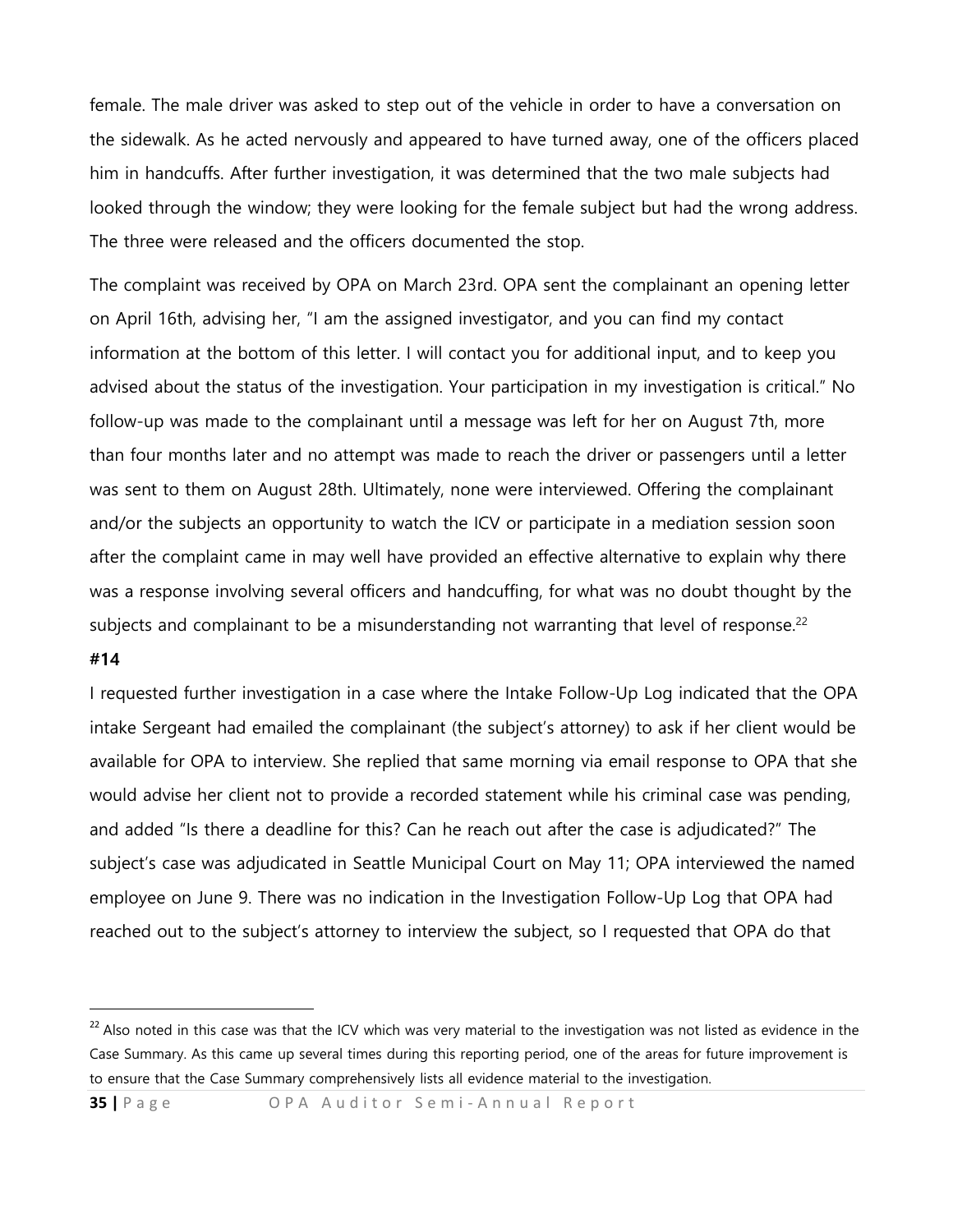and document any attempts to reach him. OPA called both the subject and his attorney, who provided an additional phone number, but OPA did not receive a call back from the subject.

#### **#15**

 $\ddot{\phantom{a}}$ 

In a case involving an employee who was directing traffic at a Mariners' game, the complainant alleged that the officer exited his car, went up to the complainant's car and yelled at him about not yielding the right of way. In requiring employees to behave professionally at all times, SPD Policy states, "Regardless of duty status, employees may not engage in behavior that undermines public trust in the Department, the officer, or other officers. Employees will avoid unnecessary escalation of events even if those events do not end in reportable uses of force." It continues, "The Department encourages all employees to treat all people with dignity; remember that community care-taking is at times the focus, not always command and control; and that the guiding principle is to treat everyone with respect and courtesy, guarding against employing an officious or overbearing attitude and refraining from language, demeanor, and actions that may result in the individual feeling belittled, ridiculed, or intimidated."<sup>23</sup>

In my view, the OPA investigation should have centered on how or whether each of the named employee's actions comported with these expectations. He could have been asked about:

- The public safety purpose for using his vehicle's flashing lights and honking his horn to cut through traffic even though he stated that he had concluded his shift and was heading home, (which he said was why his ICV was not on);
- Yelling at the complainant through the PA system, when in fact he was not operating in the manner of an emergency vehicle, neither taking enforcement action nor en route to taking enforcement action, which would require yielding by other drivers;
- Exiting his vehicle, going over to the complainant's vehicle, asking the complainant if he saw him and telling the complainant he "should probably learn what you're supposed to do";
- Stating in his OPA interview "it was not going to go anywhere good" suggesting that he understood by his actions he was potentially escalating a situation; and

<sup>&</sup>lt;sup>23</sup>To SPD's credit, the language in these sub-sections had been recommended by the OPA Auditor and was incorporated by SPD into the Department Manual.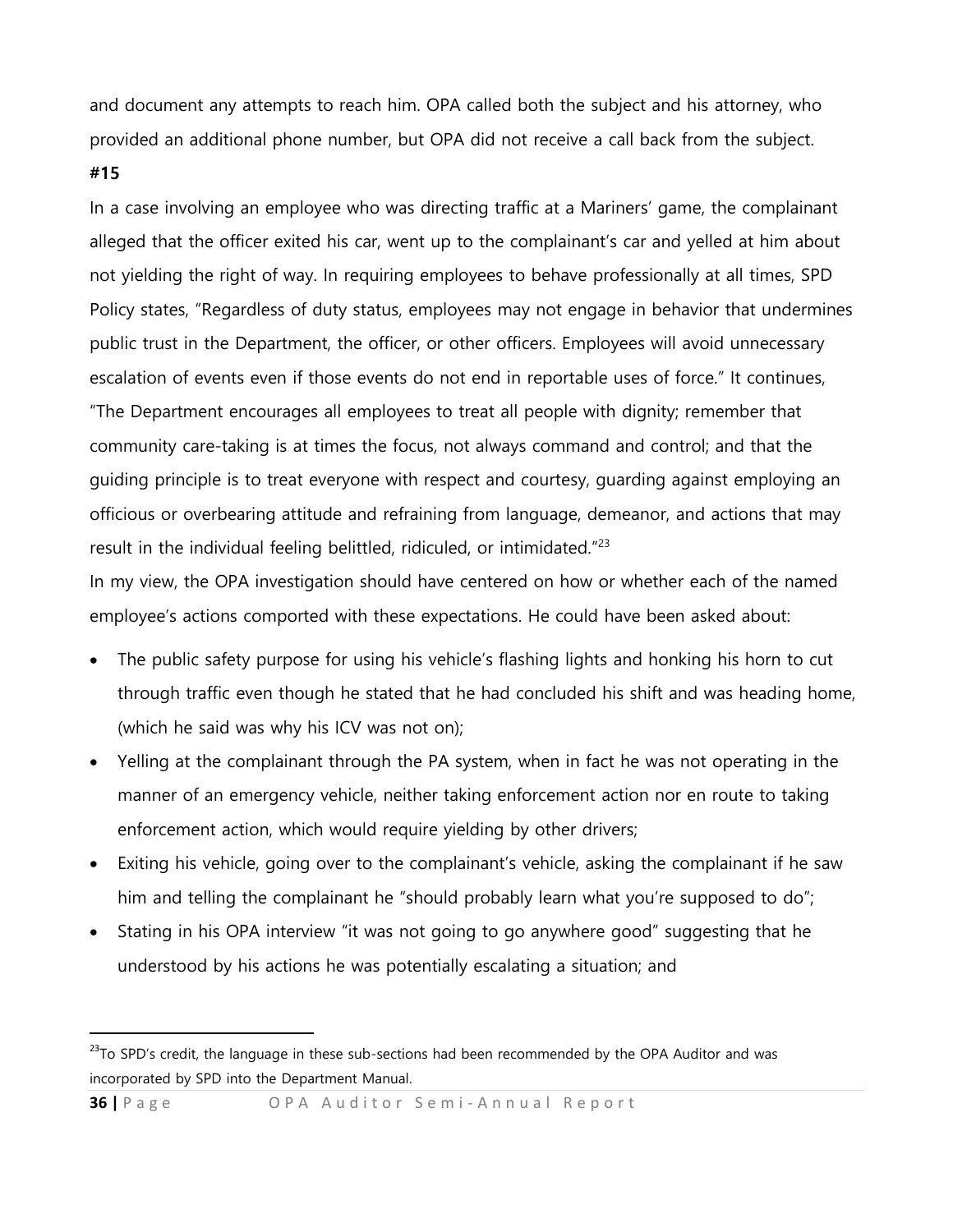Whether, before this incident, he had been ordered to attend additional training or been counseled by a supervisor both in regard to professionalism, and specifically in regard to using the PA system in his take-home vehicle to communicate with members of the public in a manner that the public may not view as respectful or professional.

In OPA's view, because by the named employee's own description of his actions in his OPA interview, the preponderance standard with regard to the allegation of Professionalism appeared to have been met, they disagreed about the value of re-interviewing the named employee. I did not direct OPA to re-interview him, based on the assumption that these questions would ultimately be addressed should the named employee request a Loudermill hearing.

#### **#16**

In a case where the complainant was a mother concerned that her daughter had been assaulted on a Metro bus with a Taser, she believed the officers had not taken the actions she thought they should in arresting the other involved girl. She stated during intake that the girl threatened her daughter on Facebook and carried out that threat to shoot her daughter when she made a "Bang Bang" symbol with her finger. I requested that OPA follow up to capture any social media mentioned by the complainant or others. OPA did and was able to obtain screenshots of Facebook messages.

#### #**17**

In a case where an anonymous complainant alleged that the named employee took a piece of equipment assigned to his SPD Unit to his personal residence, I discussed with OPA that the investigator had not specifically asked the named employee about several other pieces of equipment that other witnesses had mentioned which were also thought to have been in the possession of the employee; and that it had been mentioned by a witness that other employees had "piggy-backed" orders of hay to save transportation costs for hay purchased from the same vendor for personal use. Because OPA agreed that additional investigations needed to be opened to address these issues, I certified the case.

#### **#18**

In a related case, a witness employee had taken photos of the property loaded onto the named employee's vehicle. Additionally, he was able to state with specificity and certainty the dates on